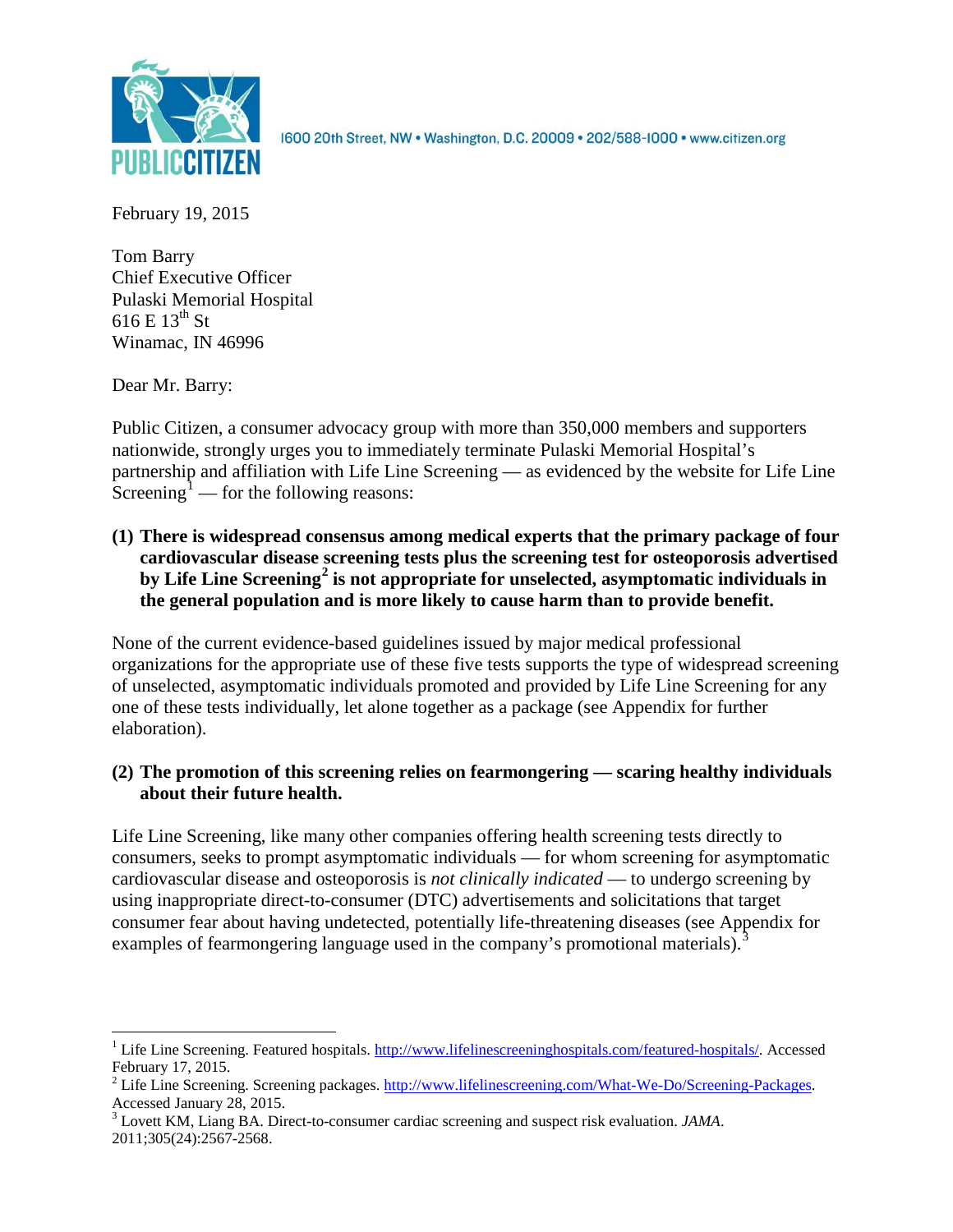## **(3) For many people, false-positive test results from this screening can lead to unfounded anxiety and additional unnecessary, risky, and costly diagnostic procedures and treatment interventions.**[4](#page-1-0),[5](#page-1-1)

Because this screening is performed broadly on *unselected, predominantly asymptomatic populations* (i.e., those not at significant risk), many people will have false**-**positive test results. False-positive results can cause unfounded anxiety and lead to additional diagnostic procedures and treatments, exposing screened individuals to additional risk of physical harm without providing offsetting benefits.

In addition to physical and psychological harms, false-positive results from medically inappropriate screening tests also cause financial harms to the people screened and to others. Unnecessary costs are borne *directly* by the screened patients/consumers for the initial screening and for some of the unnecessary follow-up testing and treatment interventions. Additionally, *indirect* cost to the broader insured population results from insurance companies passing on the costs of superfluous follow-up testing and treatment via increased premiums.

## **(4) Screening unselected, asymptomatic people will lead to** *overdiagnosis***, which occurs when individuals are diagnosed with conditions that will never cause symptoms or death.**

Some individuals undergoing inappropriate screening will have certain true-positive abnormal results, leading to the diagnosis of conditions that will never cause symptoms or death, a problem known as overdiagnosis.<sup>[6](#page-1-2)</sup> As with false-positive test results, overdiagnosis leads to unnecessary anxiety and unnecessary medical interventions. For example, imaging tests, such as the ultrasound cardiovascular disease screening tests offered by Life Line Screening, can detect abnormalities that for many people are minor and not destined to ever progress enough to cause symptoms or death; these people cannot benefit from treatment. In fact, they can only be harmed. When healthy people are systematically encouraged to get screened, overdiagnosis and the problems caused by it are made worse.<sup>[7](#page-1-3)</sup>

# **(5) The promotion and provision of this screening is** *unethical***.**

First, it is exploitative for Life Line Screening to profit from the promotion of medically nonbeneficial testing through the use of misleading advertisements and solicitations that play on people's fear. Second, this screening violates the ethical principles of beneficence (the duty to promote good and act in the best interest of the patient and the health of society) and nonmaleficence (the duty to do no harm to patients).<sup>[8](#page-1-4),[9](#page-1-5)</sup> Finally, direct-to-consumer promotional

<span id="page-1-4"></span>2012;157(10):747-748.

<span id="page-1-5"></span><span id="page-1-0"></span><sup>4</sup> Lovett KM, Liang BA. Direct-to-consumer cardiac screening and suspect risk evaluation. *JAMA*.

<span id="page-1-1"></span><sup>2011;305(24):2567-2568.</sup> <sup>5</sup> Perry S. Buyer beware on 'direct-to-consumer' health screenings. March 21, 2012. *MinnPost.*  [http://www.minnpost.com/second-opinion/2012/03/buyer-beware-direct-consumer-health-screenings.](http://www.minnpost.com/second-opinion/2012/03/buyer-beware-direct-consumer-health-screenings) Accessed January 14, 2015.

<span id="page-1-2"></span><sup>6</sup> Welch HG, Schwartz LM, Woloshin S. *Overdiagnosed: Making People Sick in the Pursuit of Health*. 1st ed. Boston, MA: Beacon Press; 2011: at *xiv*.<br><sup>7</sup> *Ibid*. Page 44.<br><sup>8</sup> Wallace EA, Schumann JH, Weinberger SE. Ethics of commercial screening tests. *Ann Intern Med*.

<span id="page-1-3"></span>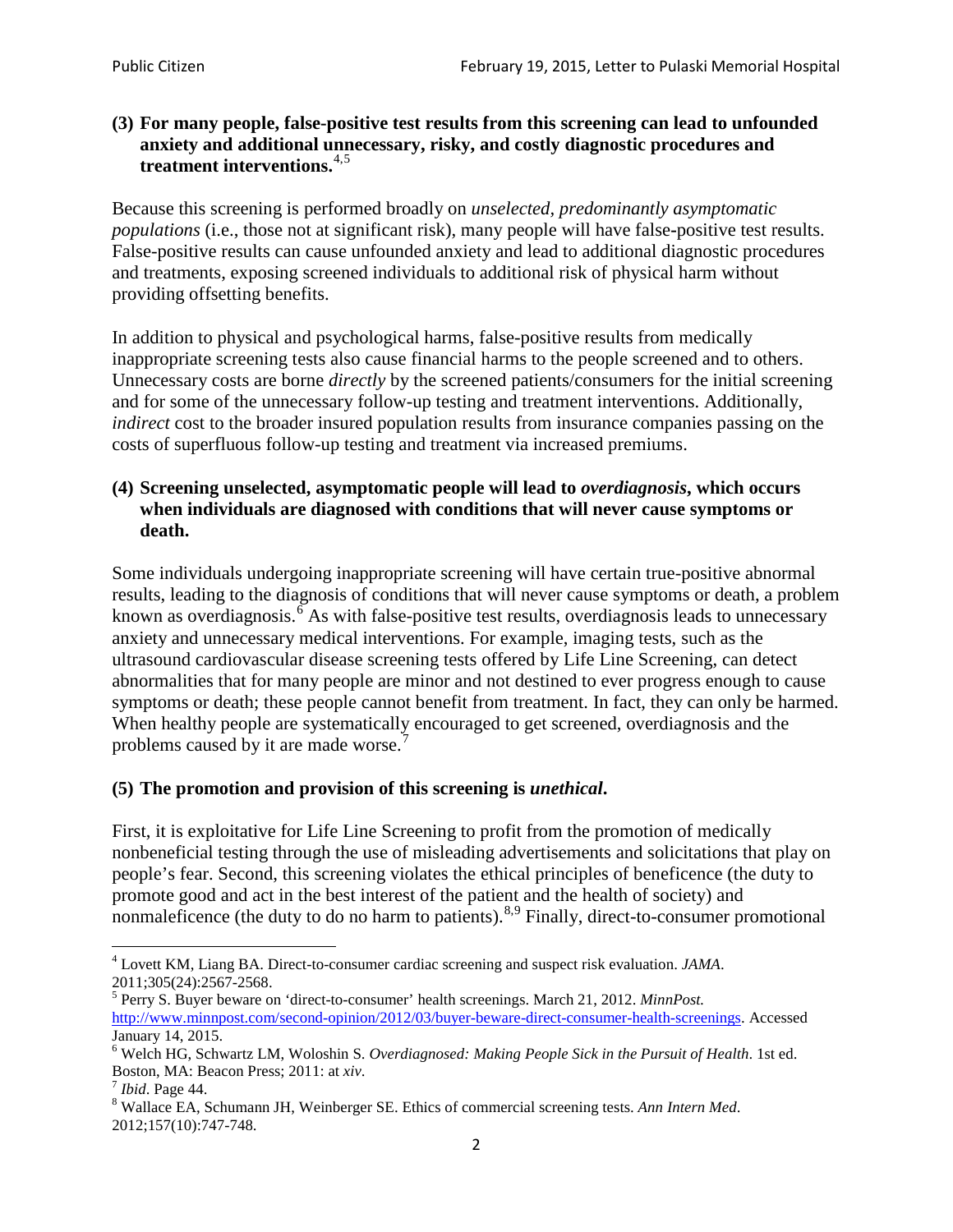materials for screening tests that fail to disclose published guidelines on recommended indications for these tests, as well as the risks of harm, violate the ethical principle of respect for persons and patient autonomy (the duty to protect and foster a patient's free, uncoerced choices). $\frac{10,11}{10,11}$  $\frac{10,11}{10,11}$  $\frac{10,11}{10,11}$  $\frac{10,11}{10,11}$ 

For these reasons, your institution's partnership with Life Line Screening does a great disservice to the community that you serve and adversely impacts public health more broadly. It is therefore imperative that your institution sever its relationship with Life Line Screening and refrain from endorsing the company's heavily promoted, nonselective, community**-**wide cardiovascular disease and osteoporosis screening programs.

Of note, many institutions like yours responded positively to similar requests from Public Citizen. In particular, on June 19, 2014, we wrote letters to 20 hospitals and medical institutions that had partnered with HealthFair, another company that inappropriately promotes similar direct-to-consumer cardiovascular disease screening tests, urging them to immediately sever their relationship with the company. [12](#page-2-2) Fifteen of the 20 institutions have informed either us or representatives of the news media that they have terminated or will be terminating their relationships with HealthFair. Public Citizen applauded these actions.

On August 11, 2014, the *Journal of the American Medical Association* published a Viewpoint article critical of hospital relationships with DTC disease screening companies.<sup>13</sup> The article co-authored by Erik Wallace, M.D., Associate Dean for the Colorado Springs Branch of the University of Colorado School of Medicine; John Schumann, M.D., Interim President, University of Oklahoma-Tulsa; and Steven Weinberger, M.D., Executive Vice President and Chief Executive Officer of the American College of Physicians, the pre**-**eminent national organization of internists — concluded as follows:

If the primary goal of hospitals and DTC screening companies is to improve the health of the populations they serve, then both entities should provide clear and convincing evidence of net benefit with the tests and treatments they offer. Given the controversy over the values and ethics of DTC screening companies and the services they offer, hospitals should clearly and publicly explain their relationships with DTC screening companies, given the lack of evidence to support mass vascular screenings. Hospitals also should justify such relationships transparently or, as Public Citizen suggests, sever such relationships.

Finally, we would also like to call to your attention the fact that on January 22, 2015, Public Citizen requested that the Federal Trade Commission investigate the advertising and promotional

<sup>&</sup>lt;sup>9</sup> Snyder L, American College of Physicians Ethics, Professionalism, and Human Rights Committee. American College of Physicians ethics manual. Sixth edition. Ann Intern Med. 2012;156(1):73-104.

<span id="page-2-0"></span><sup>&</sup>lt;sup>10</sup> Wallace EA, Schumann JH, Weinberger SE. Ethics of commercial screening tests. *Ann Intern Med*. 2012;157(10):747-748.

<span id="page-2-1"></span> $11$  Snyder L, American College of Physicians Ethics, Professionalism, and Human Rights Committee. American College of Physicians ethics manual: Sixth edition. *Ann Intern Med*. 2012;156(1):73-104.<br><sup>12</sup> Public Citizen. Letters to twenty hospitals and medical institutions asking them to end their partnerships with

<span id="page-2-2"></span>HealthFair. [http://www.citizen.org/hrg2206.](http://www.citizen.org/hrg2206) Accessed October 2, 2014.

<span id="page-2-3"></span><sup>13</sup> Wallace EA, Schumann JH, Weinberger SE. Hospital relationships with direct-to-consumer screening companies. *JAMA*. 2014;312(9):891-892. Published online August 11, 2014. doi:10.1001/jama.2014.9500.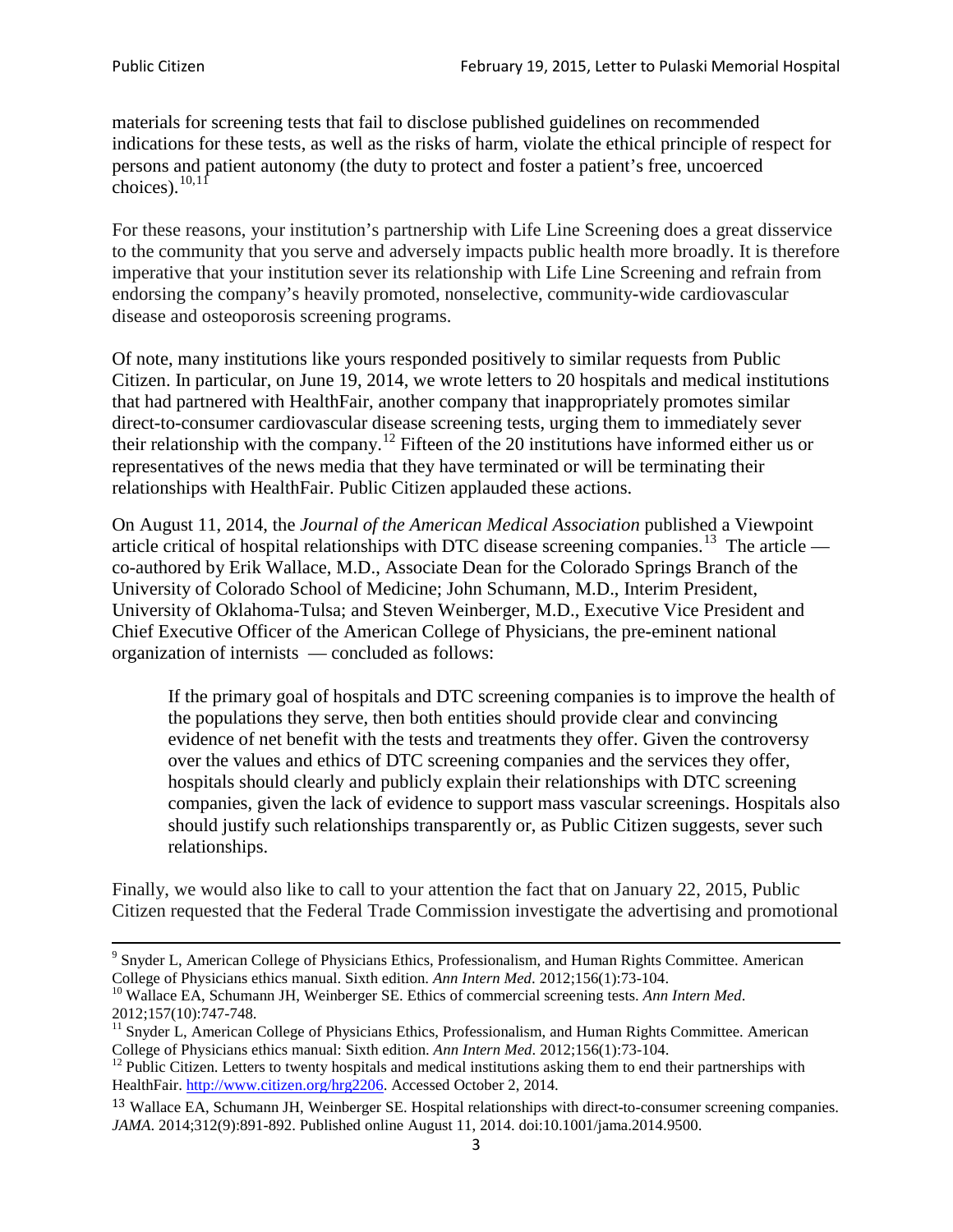activities of Life Line Screening. There is evidence that the company's advertising and promotional materials contain numerous statements that may be deceptive within the meaning of the Federal Trade Commission Act. These materials make unsubstantiated medical-benefit efficacy claims about Life Line Screening's primary cardiovascular disease and osteoporosis screening package, and they omit information material to consumers regarding the risks of adverse health-related outcomes and financial harms that may result from the screening.

Thank you for your prompt attention to this important patient safety and public health issue. Please contact us when you end your relationship with Life Line Screening.

Sincerely,

Vikram Krishnasamy, M.D., M.P.H. Researcher Public Citizen's Health Research Group

Michael Carome, M.D. **Director** Public Citizen's Health Research Group

Sidney M. Wolfe, M.D. Founder and Senior Adviser Public Citizen's Health Research Group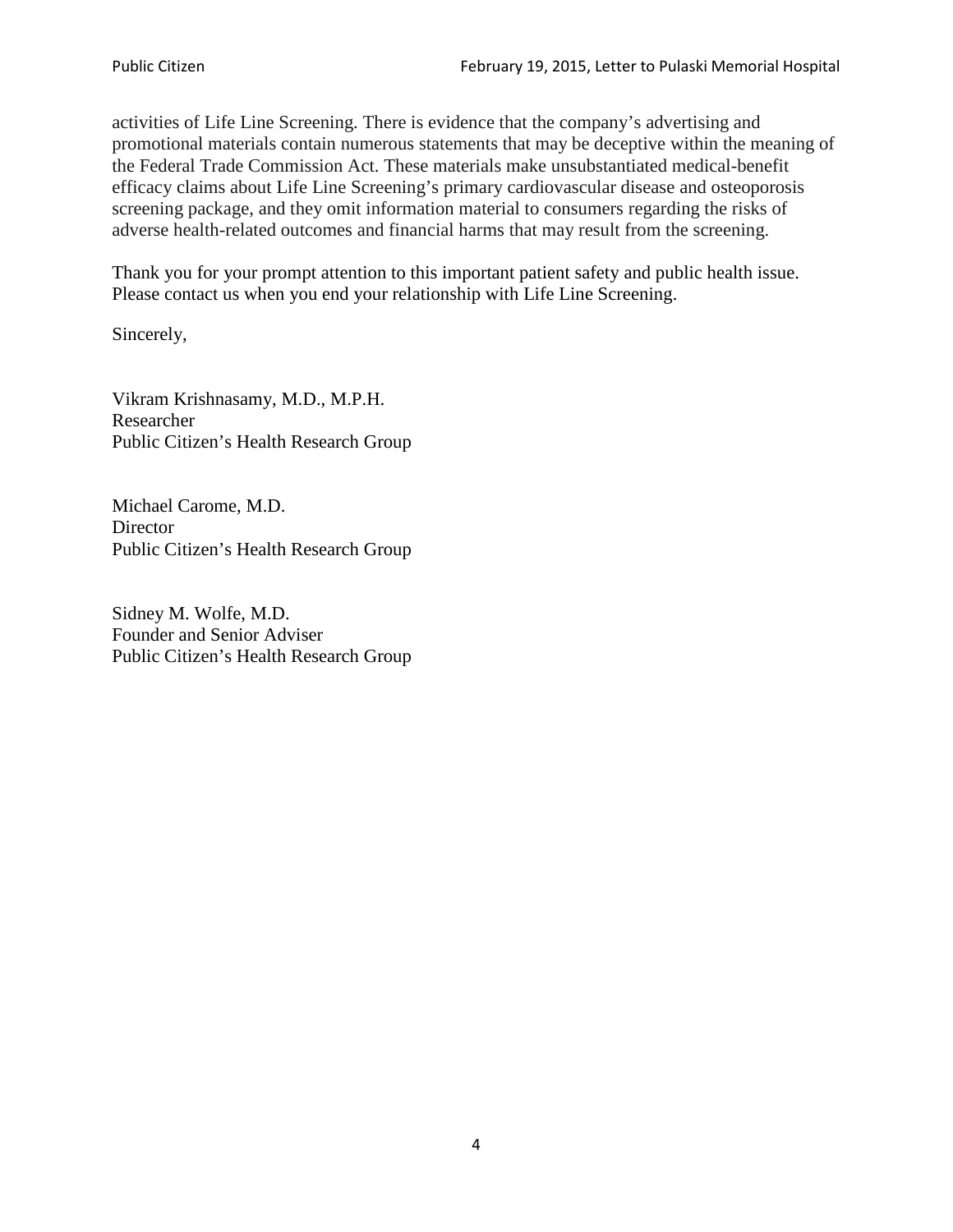# **Appendix**

# **Assessment of Cardiovascular Disease and Osteoporosis Screening Tests Offered by Life Line Screening**

Life Line Screening heavily promotes directly to consumers a package of four cardiovascular disease screening tests plus an osteoporosis risk assessment test.<sup>[14](#page-4-0),[15](#page-4-1)</sup> The four cardiovascular disease screening tests in the package are an electrocardiogram to screen for atrial fibrillation, a carotid artery ultrasound, an abdominal aortic aneurysm ultrasound, and a peripheral arterial disease test. The osteoporosis risk assessment test is an ultrasound of the heel bone to measure bone mass density.

Promotional materials describing these screening tests on the Life Line Screening website and in direct-to-consumer print solicitations mailed directly to people's homes misleadingly note the following:

Since our inception in 1993, we have screened nearly eight million people, and currently screen nearly one million people each year at over 16,000 screening events nationwide. Through this experience, we often identify serious health issues and **have helped save thousands of lives**. [16](#page-4-2) [Emphasis added]

"These screenings have **proven to be safe and accurate** in detecting your risks of stroke and vascular disease – so you and your doctor can do something about it before it's too late."<sup>[17](#page-4-3)</sup> [Emphasis added]

The Life Line Screening promotional materials recommend that adults over age 50 undergo these five screening tests annually:<sup>[18](#page-4-4),[19,](#page-4-5)[20,](#page-4-6)[21](#page-4-7),[22](#page-4-8)</sup>

Q. Who needs to be screened?

A. The answer is anyone over 50 who wants to be proactive about his or her health. …

<span id="page-4-0"></span><sup>&</sup>lt;sup>14</sup> Life Line Screening. Screening packages. [http://www.lifelinescreening.com/What-We-Do/Screening-Packages.](http://www.lifelinescreening.com/What-We-Do/Screening-Packages) AccessedJanuary 9, 2015.

<span id="page-4-1"></span><sup>&</sup>lt;sup>15</sup> Undated letter from Kevin DeWeese, Director of Clinical Operations, Life Line Screening, to a consumer.

Received November 2014.<br><sup>16</sup> Life Line Screening. Who we are. http://www.lifelinescreening.com/Who-We-Are. Accessed January 9, 2015.

<span id="page-4-3"></span><span id="page-4-2"></span><sup>&</sup>lt;sup>17</sup> Undated letter from Kevin DeWeese, Director of Clinical Operations, Life Line Screening, to a consumer. Received November 2014.

<span id="page-4-4"></span><sup>&</sup>lt;sup>18</sup> Life Line Screening. Atrial fibrillation screening. [http://www.lifelinescreening.com/What-We-Do/What-We-](http://www.lifelinescreening.com/What-We-Do/What-We-Screen-For/Atrial-Fibrillation)[Screen-For/Atrial-Fibrillation.](http://www.lifelinescreening.com/What-We-Do/What-We-Screen-For/Atrial-Fibrillation) Accessed January 9, 2015.

<sup>&</sup>lt;sup>19</sup> Life Line Screening. Carotid artery disease screening. [http://www.lifelinescreening.com/What-We-Do/What-We-](http://www.lifelinescreening.com/What-We-Do/What-We-Screen-For/Carotid-Artery-Disease)

<span id="page-4-6"></span><span id="page-4-5"></span>[Screen-For/Carotid-Artery-Disease.](http://www.lifelinescreening.com/What-We-Do/What-We-Screen-For/Carotid-Artery-Disease) Accessed January 9, 2015.<br><sup>20</sup> Life Line Screening. Abdominal aortic aneurysm screening.. http://www.lifelinescreening.com/What-We-Do/What-We-Do/What-We-Screen-For/Abdominal-Aortic-Aneury

<span id="page-4-7"></span><sup>&</sup>lt;sup>21</sup> Life Line Screening. Peripheral arterial disease screening. [http://www.lifelinescreening.com/What-We-Do/What-](http://www.lifelinescreening.com/What-We-Do/What-We-Screen-For/Peripheral-Arterial-Disease)

<span id="page-4-8"></span>[We-Screen-For/Peripheral-Arterial-Disease.](http://www.lifelinescreening.com/What-We-Do/What-We-Screen-For/Peripheral-Arterial-Disease) Accessed January 9, 2015.<br><sup>22</sup> Life Line Screening. Osteoporosis screening/bone density test. [http://www.lifelinescreening.com/What-We-](http://www.lifelinescreening.com/What-We-Do/What-We-Screen-For/Osteoporosis)[Do/What-We-Screen-For/Osteoporosis.](http://www.lifelinescreening.com/What-We-Do/What-We-Screen-For/Osteoporosis) Accessed January 9, 2015.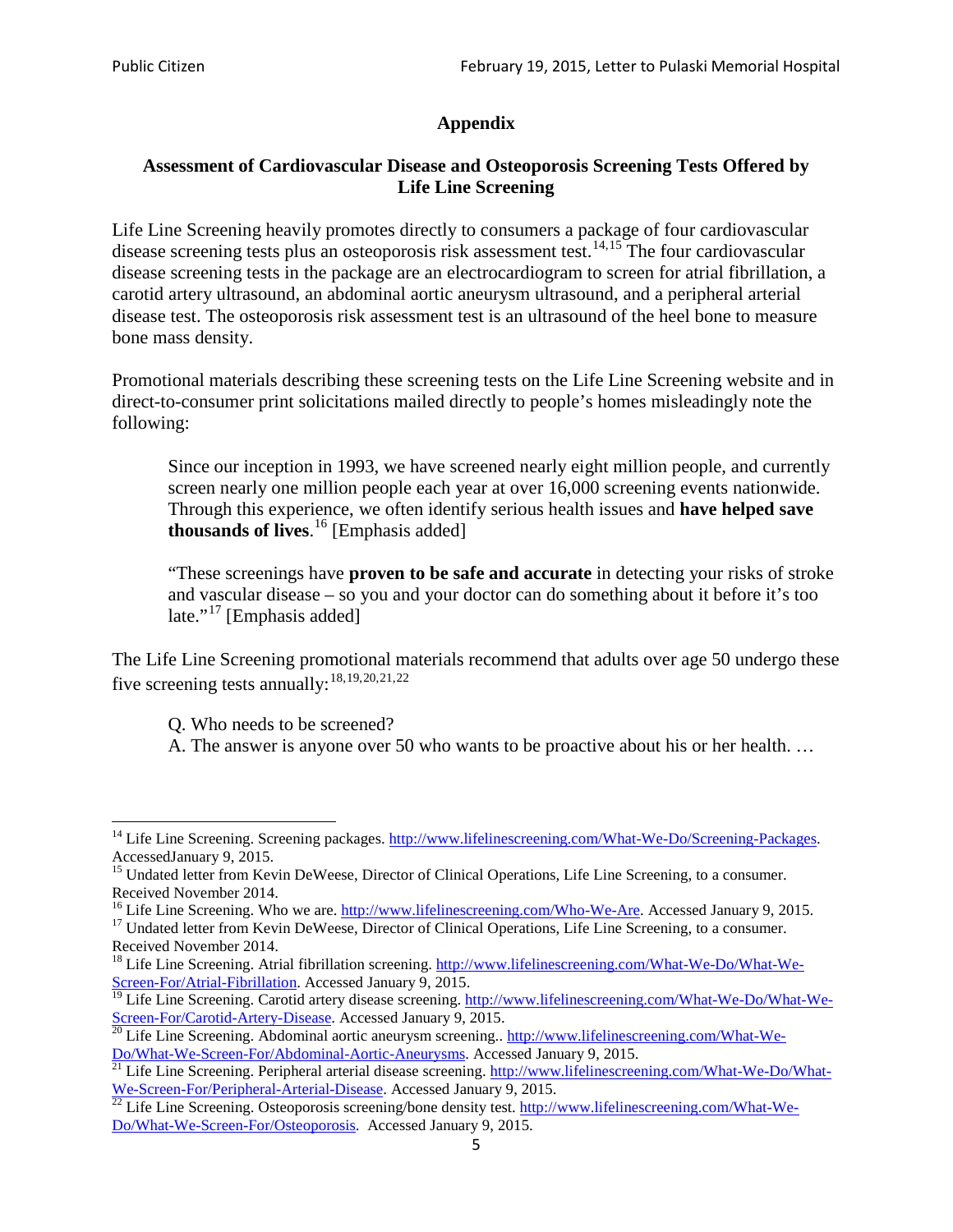However if you have a family history of stroke or heart disease, or if you have high risk factors such as being overweight, high cholesterol, smoking, or lack exercise you may wish to be screened, even if you are in your  $40^\circ$ s.<sup>[23](#page-5-0)</sup>

Life Line Screening's primary package is offered at a price of \$149, purportedly providing consumers a "savings of \$181."[24](#page-5-1)

Life Line Screening seeks to prompt asymptomatic individuals for whom screening for asymptomatic cardiovascular disease and osteoporosis is *not clinically indicated* to undergo screening by using inappropriate direct-to-consumer advertisements and solicitations that target consumer fear about having undetected, potentially life-threatening diseases.<sup>[25](#page-5-2)</sup> Examples of such statements found on Life Line Screening's website and print solicitation materials include the following:

- Website: "The absence of risk factors does **not** guarantee that a person will not die from a heart attack. In fact, 1 in 3 people who develop a myocardial infarction (MI) will not have any of the conventional risk factors, which include smoking, unhealthy diet, obesity, physical inactivity, high blood pressure, diabetes and raised lipids."[26](#page-5-3) [Emphasis in original]
- Website: "Similarly, **80% – 85% of strokes occur without warning in asymptomatic patients**, so they can only be significantly reduced by finding and treating the disease before it happens."<sup>[27](#page-5-4)</sup> [Emphasis added]
- Website: "Abdominal aortic aneurysms pose a threat because **they are usually silent until a medical emergency occurs**."[28](#page-5-5) [Emphasis added]
- Website: "**Aneurysms are a health risk because they can burst or rupture. A ruptured aneurysm can cause severe internal bleeding, which can lead to shock or even death.**"<sup>[29](#page-5-6)</sup> [Emphasis in original]
- Website: "Your carotid arteries are the two large blood vessels in your neck that supply blood to your brain. When these arteries become clogged with cholesterol, they become

<span id="page-5-0"></span><sup>&</sup>lt;sup>23</sup> Life Line Screening. Questions  $\&$  answers about Life Line Screening. Enclosure to undated letter from Kevin DeWeese, Director of Clinical Operations, Life Line Screening, to a consumer. Received November 2014.

<span id="page-5-1"></span><sup>&</sup>lt;sup>24</sup> Undated letter from Kevin DeWeese, Director of Clinical Operations, Life Line Screening, to a consumer. Received November 2014.

<span id="page-5-2"></span><sup>25</sup> Lovett KM, Liang BA. Direct-to-consumer cardiac screening and suspect risk evaluation. *JAMA*.  $2011;305(24):2567-2568$ .<br><sup>26</sup> Life Line Screening. The benefits of ultrasound screening in key cardiovascular disease areas.

<span id="page-5-3"></span>[http://www.lifelinescreeningresearch.com/the-benefits-of-ultrasound-screening/.](http://www.lifelinescreeningresearch.com/the-benefits-of-ultrasound-screening/) Accessed January 9, 2015.<br><sup>28</sup> Life Line Screening. Abdominal aortic aneurysm screening. http://www.lifelinescreening.com/What-We-<sup>28</sup>

<span id="page-5-5"></span><span id="page-5-4"></span>[Do/What-We-Screen-For/Abdominal-Aortic-Aneurysms.](http://www.lifelinescreening.com/What-We-Do/What-We-Screen-For/Abdominal-Aortic-Aneurysms) Accessed January 9, 2015. <sup>29</sup> Life Line Screening. Abdominal aortic aneurysm (AAA).

<span id="page-5-6"></span>[http://www.lifelinescreening.com/~/media/Files/US/pdfs/FactSheetAAAupdated.ashx.](http://www.lifelinescreening.com/~/media/Files/US/pdfs/FactSheetAAAupdated.ashx) Accessed January 9, 2015.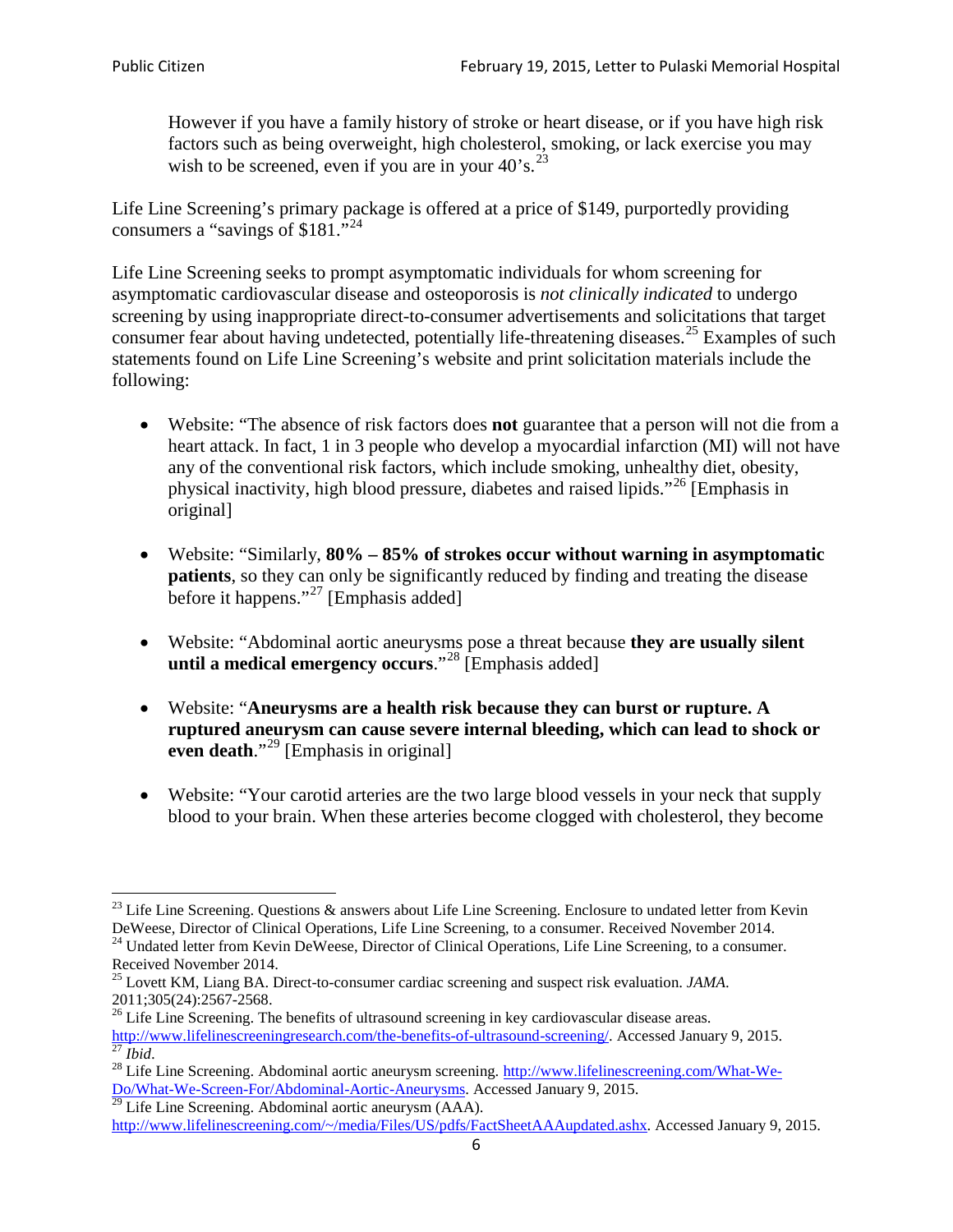**dangerously narrow**. **If a blood clot occurs in the carotid arteries, then blood cannot reach your brain and a stroke can result**. "<sup>[30](#page-6-0)</sup> [Emphasis added]

- Website: "A ruptured aortic aneurysm can cause massive internal bleeding and requires prompt emergency treatment to prevent death. **It is estimated that 80% of people with a ruptured aneurysm will die, and that many of these will die before being able to reach a hospital.**"<sup>[31](#page-6-1)</sup> [Emphasis added]
- Website: "As we age, bones begin to break down faster than new bone can be formed. Osteoporosis removes minerals from bones until they become so weak and brittle that they fracture very easily. Actions such as bending to pick up a newspaper, lifting a vacuum, or even coughing can cause a fracture. **Some fractures, such as hip fractures, may require hospitalization or major surgery, and may result in disability or even**  death."<sup>[32](#page-6-2)</sup> [Emphasis added]
- Direct-to-consumer letter: "These screenings have proven to be safe and accurate in detecting **your risks of stroke and vascular disease** – so you and your doctor **can do something about it before it's too late.**"<sup>[33](#page-6-3)</sup> [Emphasis added]
- Direct-to-consumer letter: "The lifetime risk of stroke for middle-aged men and women is 1 in 5 for women and 1 in 6 for men, and **it takes a terrible toll on families**."[34](#page-6-4) [Emphasis added]
- Direct-to-consumer letter: "Life Line Screening has conducted nearly 8 million screenings, and customers sometimes tell us they feel the **screenings saved their lives**."[35](#page-6-5) [Emphasis added]
- Direct-to-consumer letter:  $36$  "What's inside your arteries?" [Emphasis in original]

As discussed below, a review of current evidence-based guidelines and relevant scientific literature fails to provide support for use of these five tests — individually or together as a package — for widespread screening of asymptomatic individuals in the general adult population over age 50 on a one-time basis, let alone annually. For many individuals, the risks of harm outweigh the benefits of the testing. Moreover, since the tests are not clinically indicated for most people being screened, and since many people will undergo additional unnecessary testing, these screenings are resulting in financial harm to many individuals.

<span id="page-6-0"></span><sup>&</sup>lt;sup>30</sup> Life Line Screening. Carotid artery disease screening. [http://www.lifelinescreening.com/What-We-Do/What-We-](http://www.lifelinescreening.com/What-We-Do/What-We-Screen-For/Carotid-Artery-Disease)[Screen-For/Carotid-Artery-Disease.](http://www.lifelinescreening.com/What-We-Do/What-We-Screen-For/Carotid-Artery-Disease) Accessed January 9, 2015.<br><sup>31</sup> *Ibid.* 32 Life Line Screening. Osteoporosis screening/bone density test. [http://www.lifelinescreening.com/What-We-](http://www.lifelinescreening.com/What-We-Do/What-We-Screen-For/Osteoporosis)

<span id="page-6-2"></span><span id="page-6-1"></span>[Do/What-We-Screen-For/Osteoporosis.](http://www.lifelinescreening.com/What-We-Do/What-We-Screen-For/Osteoporosis) Accessed January 9, 2015. <sup>33</sup> Undated letter from Kevin DeWeese, Director of Clinical Operations, Life Line Screening, to a consumer.

<span id="page-6-3"></span>Received November 2014.<br><sup>34</sup> Ibid.

<span id="page-6-4"></span>

<span id="page-6-5"></span><sup>34</sup> *Ibid*. 35 *Ibid*. 36 *Ibid*.

<span id="page-6-6"></span>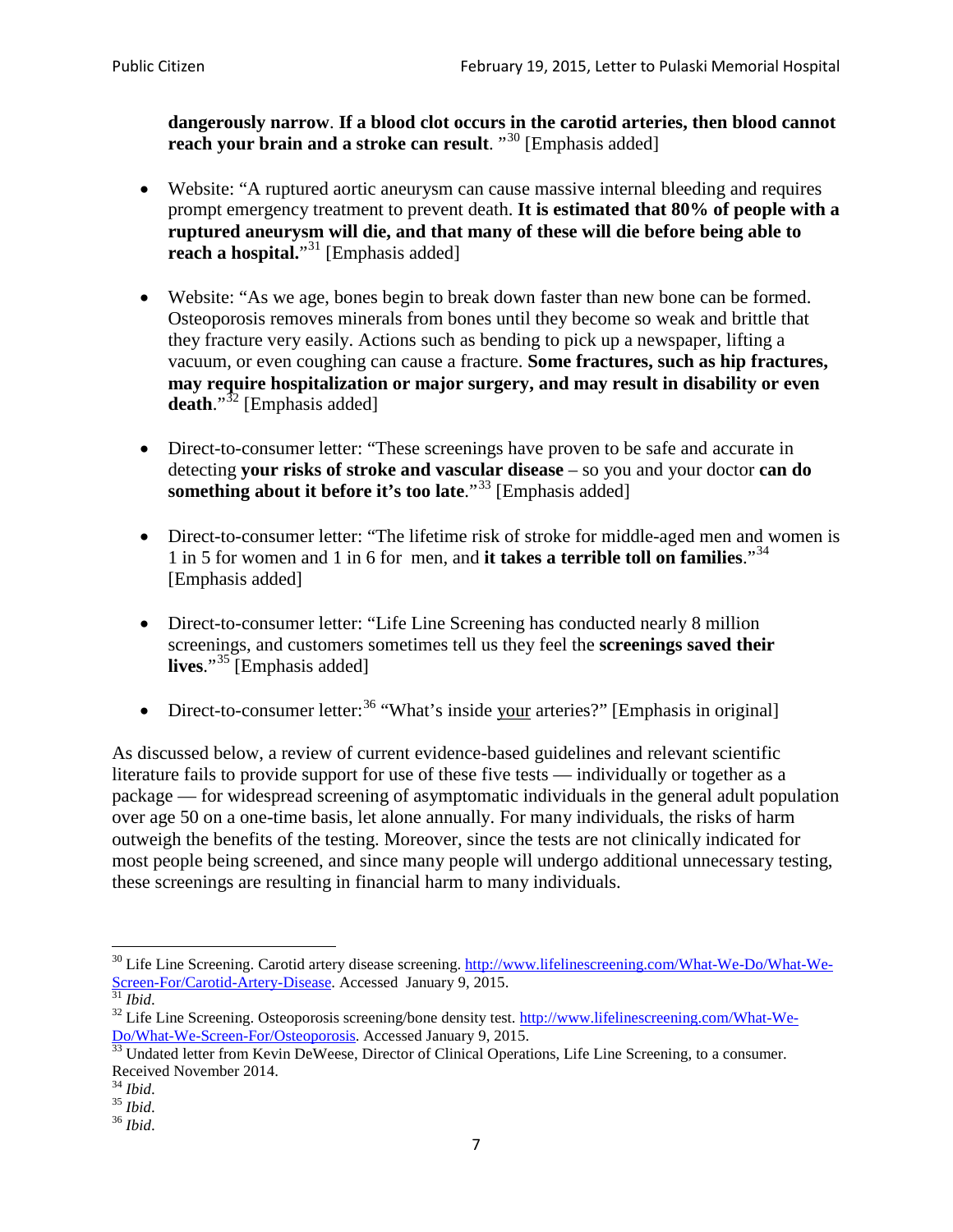Although the following screening tests sound appealing, each one either: (a) clinically benefits only appropriately selected high-risk groups of patients (rather than *all* adults over age 50); or (b) has not been scientifically proven to provide any clinically meaningful benefit to anyone. Widespread and indiscriminate use of these tests is likely to be harmful to large numbers of individuals in the general, asymptomatic population by yielding a significant number of falsepositive test results, leading to subsequent unnecessary diagnostic procedures and treatments, associated adverse effects of those procedures and treatments, and unwarranted anxiety in tested individuals. In addition, some individuals undergoing inappropriate screening will have truepositive abnormal results, but the abnormalities found will never cause symptoms or death, leading to overdiagnosis.

# **A. Atrial fibrillation screening with electrocardiogram (ECG):**

The Life Line Screening online promotional materials state:<sup>[37](#page-7-0)</sup>

Atrial Fibrillation is the most common type of heart arrhythmia (abnormal heartbeat). It occurs when the heart's upper chambers (the atria) beat irregularly or quiver. Without an effective heartbeat blood isn't pumped completely out of the atria, causing blood to pool and possibly clot. A clot can travel to other parts of the body, including the brain, where it may result in stroke.

Screening for Atrial Fibrillation

• A non-invasive procedure used to detect irregular heartbeat (a major risk factor for stroke), an Atrial Fibrillation screening is performed by attaching [ECG] electrodes above your wrists and ankles.

Who should have an atrial fibrillation screening?

• Anyone with risk factors for stroke, atrial fibrillation or carotid artery disease

How often should I get an atrial fibrillation screening?

• Annually

<span id="page-7-1"></span>However, we are not aware of any major medical professional organization that endorses widespread screening of asymptomatic patients younger than age 65 for atrial fibrillation. In addition, atrial fibrillation can be detected in most patients who have the condition simply by checking for an irregularly irregular pulse during a physical exam.

In 2011, the American Heart Association (AHA) and the American Stroke Association (ASA) jointly issued updated evidence-based guidelines for the primary prevention of stroke.<sup>[38](#page-7-1)</sup> The

<span id="page-7-0"></span><sup>&</sup>lt;sup>37</sup> Life Line Screening. Atrial fibrillation screening. [http://www.lifelinescreening.com/What-We-Do/What-We-](http://www.lifelinescreening.com/What-We-Do/What-We-Screen-For/Atrial-Fibrillation)[Screen-For/Atrial-Fibrillation.](http://www.lifelinescreening.com/What-We-Do/What-We-Screen-For/Atrial-Fibrillation) Accessed January 9, 2015.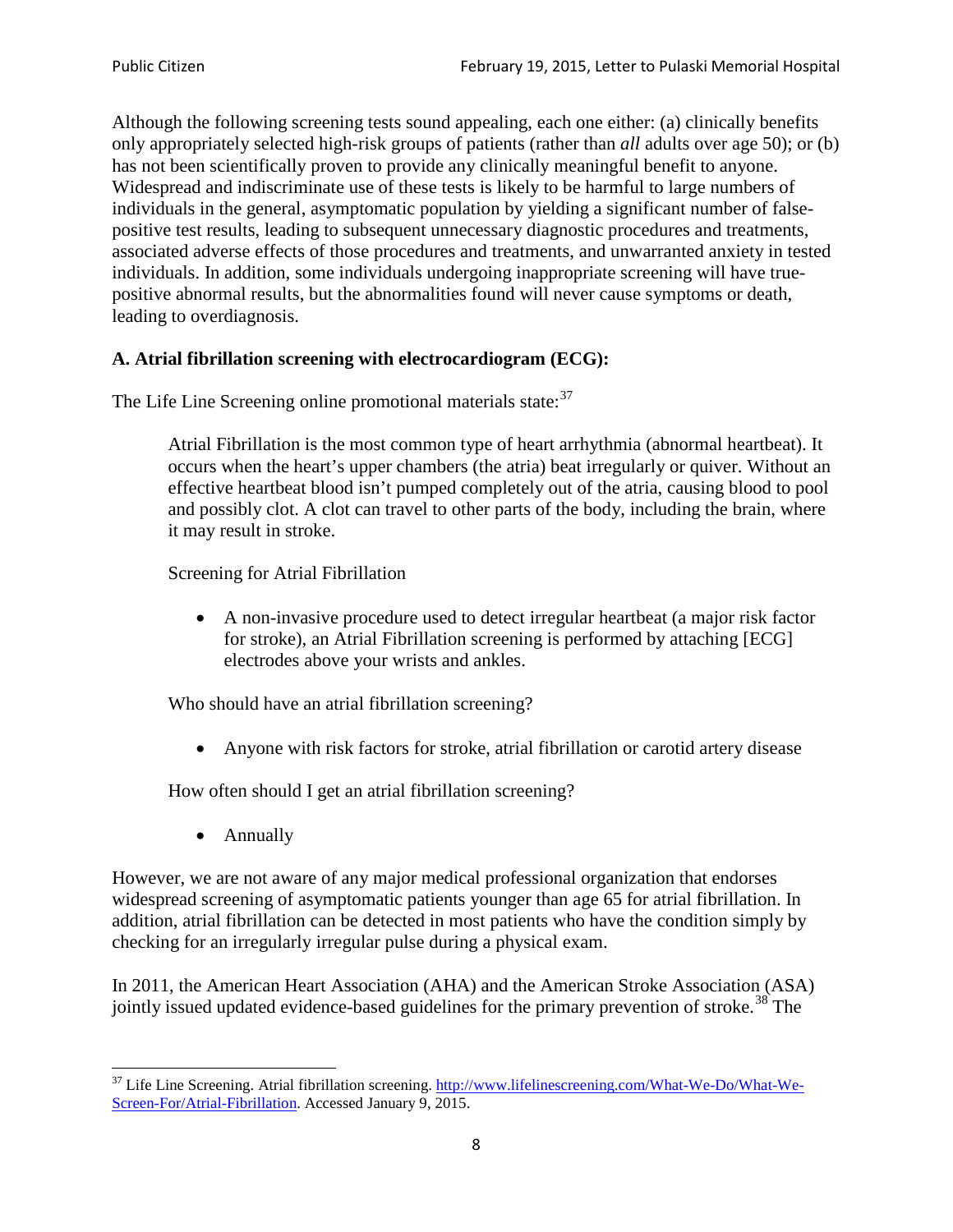American Academy of Neurology (AAN) affirmed the value of these guidelines. The 2011 AHA/ASA guidelines provided the following recommendation regarding screening for atrial fibrillation:

Active screening for atrial fibrillation in patients >65 years of age in primary care settings using pulse taking followed by an ECG as indicated can be useful.

In 2014, the AHA and the ASA issued updated evidence-based guidelines for the primary prevention of stroke.<sup>[39](#page-8-0)</sup> The AAN again affirmed the value of the updated guidelines, and the American Association of Neurological Surgeons, the Congress of Neurological Surgeons and the Preventive Cardiovascular Nurses Association endorsed them. The update provided the following recommendation regarding screening for atrial fibrillation:

Active screening for AF in the primary care setting in patients >65 years of age by pulse assessment followed by ECG as indicated can be useful.

In 2010 and 2012, the European Society of Cardiology issued evidence-based guidelines that similarly recommended that patients ages 65 and older be screened for atrial fibrillation by their primary health care providers by checking the pulse, followed by an ECG in case of irregularity. $40,41$  $40,41$ 

# **B. Stroke/Carotid Artery Ultrasound:**

The Life Line Screening online promotional materials state:<sup>[42](#page-8-3)</sup>

Your carotid arteries are the two large blood vessels in your neck that supply blood to your brain. When these arteries become clogged with cholesterol, they become dangerously narrow. If a blood clot occurs in the carotid arteries, then blood cannot reach your brain and a stroke can result. …

<sup>&</sup>lt;sup>38</sup> Goldstein LB, Bushnell CD, Adams RJ, et al. Guidelines for the primary prevention of stroke: A guideline for healthcare professionals from the American Heart Association/American Stroke Association. *Stroke*.

<sup>2011;42(2):517-584.</sup> [see page 1 for title, authors, ANA affirmation; see page 21 for recommendation]

<span id="page-8-0"></span> $\frac{2011,42(2)(317,601)}{39}$  Meschia JF, Bushnell C, Goden-Albala B, et al. Guidelines for the primary prevention of stroke: A statement for healthcare professionals from the American Heart Association/American Stroke Association. *Stroke*.

<sup>2014;45(12):3754-3832.</sup> [see page 1 for title, authors, ANA affirmation and other endorsements; see page 24 for recommendation]

<span id="page-8-1"></span><sup>40</sup> Camm AJ, Kirchhof P, Lip GYH, et al. Guidelines for the management of atrial fibrillation: The Task Force for the Management of Atrial Fibrillation of the European Society of Cardiology (ESC). *Eur Heart J*. 2010;31:2369- 2429. [See page 50]

<span id="page-8-2"></span><sup>41</sup> Camm AJ, Lip GYH, De Caterina R, et al. 2012 focused update of the ESC Guidelines for the management of atrial fibrillation: An update of the 2010 ESC Guidelines for the management of atrial fibrillation. *Eur Heart J*.

<span id="page-8-3"></span><sup>&</sup>lt;sup>2012</sup>;23(21):2719-2747. [See page 273] 42 Life Line Screening. [http://www.lifelinescreening.com/What-We-Do/What-We-](http://www.lifelinescreening.com/What-We-Do/What-We-Screen-For/Carotid-Artery-Disease)[Screen-For/Carotid-Artery-Disease.](http://www.lifelinescreening.com/What-We-Do/What-We-Screen-For/Carotid-Artery-Disease) Accessed January 9, 2015.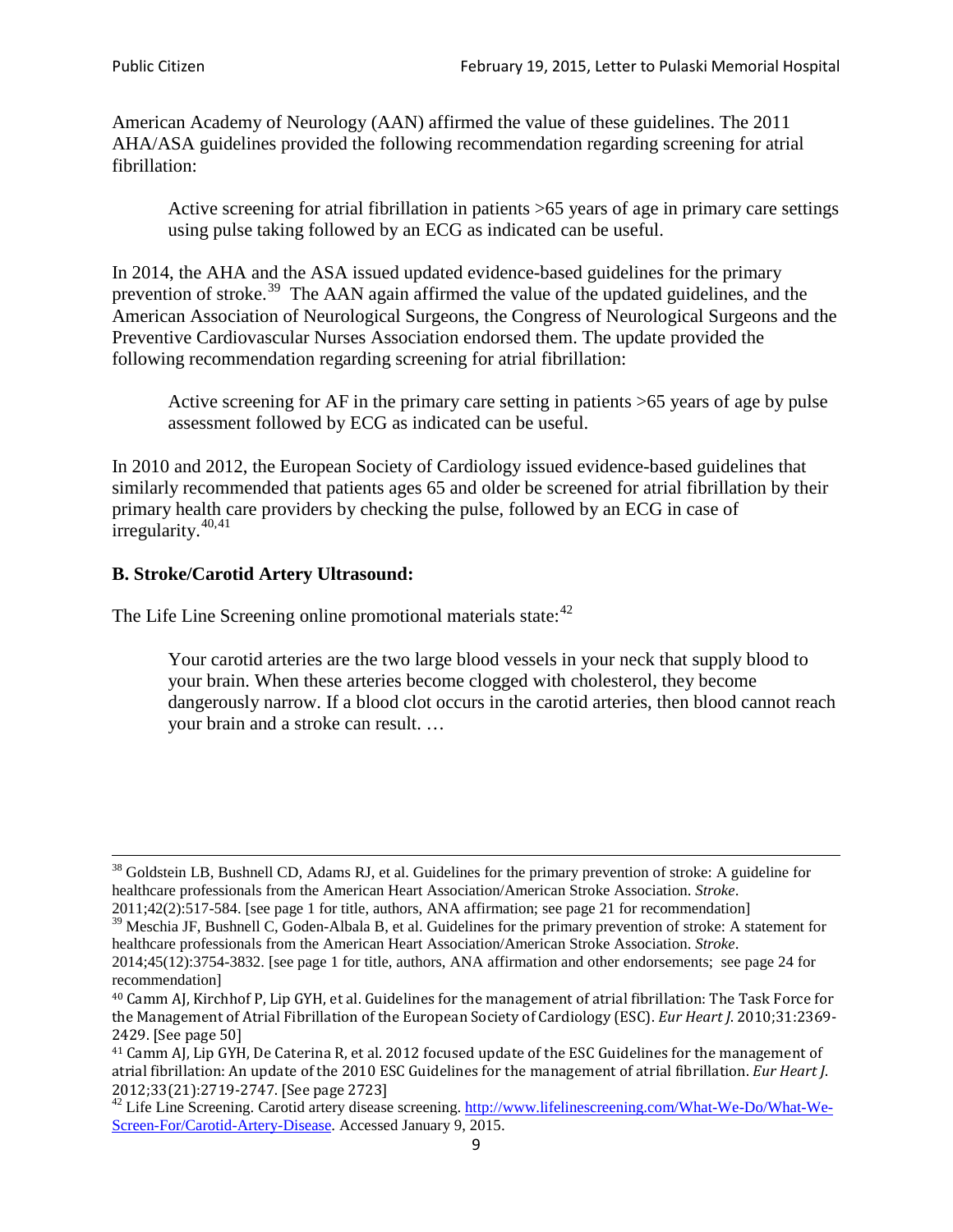Carotid Artery Disease (Plaque) Screening

• Simple, painless and non-invasive, this screening uses cutting-edge Doppler color flow ultrasound technology to create images of the carotid arteries while also measuring blood flow through them.

Who should have a carotid artery screening?

- Anyone over age 50
- Anyone over age 40 with risk factors

How often should I get a carotid artery screening?

• Annually

However, several major medical professional organizations affirmatively recommend *against* indiscriminate screening with carotid artery ultrasounds in low-risk, asymptomatic individuals, and we are not aware of any major medical professional organization that endorses such screening.

Good evidence indicates that although stroke is a leading cause of death and disability in the United States, a relatively small proportion of all disabling, unheralded strokes are due to carotid artery disease. Studies also suggest that only about 1 percent of the general population older than 65 has severe carotid artery stenosis (60 to 90 percent narrowing).<sup>[43](#page-9-0)</sup> Carotid artery stenosis is more prevalent in older adults, smokers, those with hypertension and those with heart disease; unfortunately, research has not found any single risk factor or clinically useful risk stratification tool that can reliably and accurately distinguish people who have clinically important carotid artery stenosis from those who do not.<sup>[44](#page-9-1)</sup>

In 2006, the AHA and the ASA issued a series of evidence-based guidelines for the primary prevention of stroke.[45](#page-9-2) The value of the guidelines was affirmed by the AAN. Although the guidelines did not include a specific recommendation about screening the general population for asymptomatic carotid stenosis, they did state the following:

Although highly selected patients may benefit, screening of general populations for asymptomatic carotid stenosis is unlikely to be cost-effective. The cost-effectiveness of even a one-time screening approach would be highly dependent on the ability to identify a group of persons with a high pretest likelihood of having high-grade asymptomatic disease, the availability of a screening test with a very high sensitivity and specificity when used on a side-scale basis, and very low perioperative complication rates.

<span id="page-9-0"></span> $^{43}$  U.S. Preventive Services Task Force. Screening for carotid artery stenosis: U.S. Preventive Services Task Force recommendation statement. Ann Intern Med. 2007;147(12):854-859.

<span id="page-9-2"></span><span id="page-9-1"></span><sup>&</sup>lt;sup>44</sup> *Ibid*. <sup>45</sup> Goldstein LB, Adams R, Alberts MJ, et al. Primary prevention of ischemic stroke: A guideline from the American <sup>45</sup> Goldstein LB, Adams R, Alberts MJ, et al. Primary prevention of ischemic stroke: A guide Heart Association/American Stroke Association Stroke Council. *Stroke*. 2006;37(6):1583-633.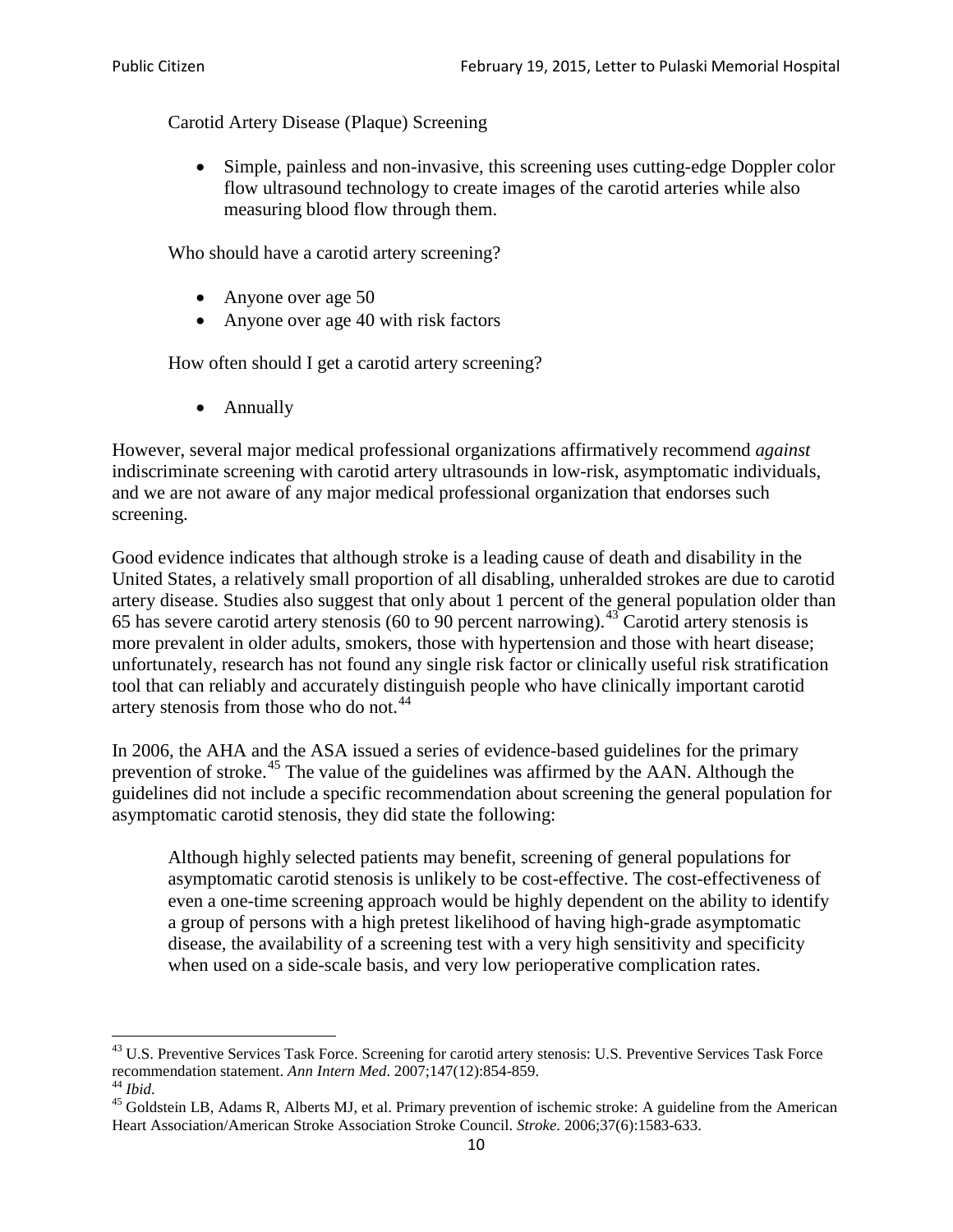These conditions for cost-effective screening are not met for carotid artery ultrasound screening of asymptomatic individuals in the general population, as discussed below.

In 2011, the AHA and the ASA issued updated guidelines for the primary prevention of stroke, the value of which was again affirmed by the  $AAN<sup>46</sup>$  $AAN<sup>46</sup>$  $AAN<sup>46</sup>$ . The updated guidelines stated the following:

Population screening for asymptomatic carotid artery stenosis is not recommended.

In 2014, the AHA and the ASA issued updated guidelines for the primary prevention of stroke.<sup>47</sup> The AAN again affirmed the value of the updated guidelines, and the American Association of Neurological Surgeons, the Congress of Neurological Surgeons, and the Preventive Cardiovascular Nurses Association endorsed them. The updated guidelines stated the following:

Screening low-risk populations for asymptomatic carotid artery stenosis is not recommended.

In 2007, the U.S. Preventive Services Task Force (USPSTF) issued an evidence-based grade D recommendation *against* screening for asymptomatic carotid artery stenosis in the general population.[48](#page-10-2) In making this a grade D recommendation, the USPSTF concluded with moderate certainty that for individuals with asymptomatic carotid artery stenosis, the benefits of screening do not outweigh the harms. It noted, in particular, the following:

#### **Importance**

Good evidence indicates that although stroke is a leading cause of death and disability in the United States, a relatively small proportion of all disabling, unheralded strokes is due to [carotid artery stenosis].

#### **Detection**

The most feasible screening test for severe [carotid artery stenosis] (for example, 60% to 99% stenosis) is duplex ultrasonography. Good evidence indicates that this test has moderate sensitivity and specificity and yields many false-positive results. A positive result on duplex ultrasonography is often confirmed by digital subtraction angiography, which is more accurate but can cause serious adverse events. Noninvasive confirmatory tests, such as magnetic resonance angiography, involve some inaccuracy. Given these facts, some people with false-positive test results may receive unnecessary invasive carotid endarterectomy surgery.

<span id="page-10-0"></span><sup>&</sup>lt;sup>46</sup> Goldstein LB, Bushnell CD, Adams RJ, et al. Guidelines for the primary prevention of stroke: A guideline for healthcare professionals from the American Heart Association/American Stroke Association. *Stroke*.<br>2011;42(2):517-584. [see page 1 for title, authors, ANA affirmation; see page 25 for recommendation]

<span id="page-10-1"></span><sup>&</sup>lt;sup>47</sup> Meschia JF, Bushnell C, Goden-Albala B, et al. Guidelines for the primary prevention of stroke: A statement for healthcare professionals from the American Heart Association/American Stroke Association. *Stroke*. 2014;45(12):3754-3832. [see page 1 for title, authors, ANA affirmation and other endorsements; see page 30 for

recommendation]

<span id="page-10-2"></span><sup>&</sup>lt;sup>48</sup> U.S. Preventive Services Task Force. Screening for carotid artery stenosis: U.S. Preventive Services Task Force recommendation statement. *Ann Intern Med*. 2007;147(12):854-9.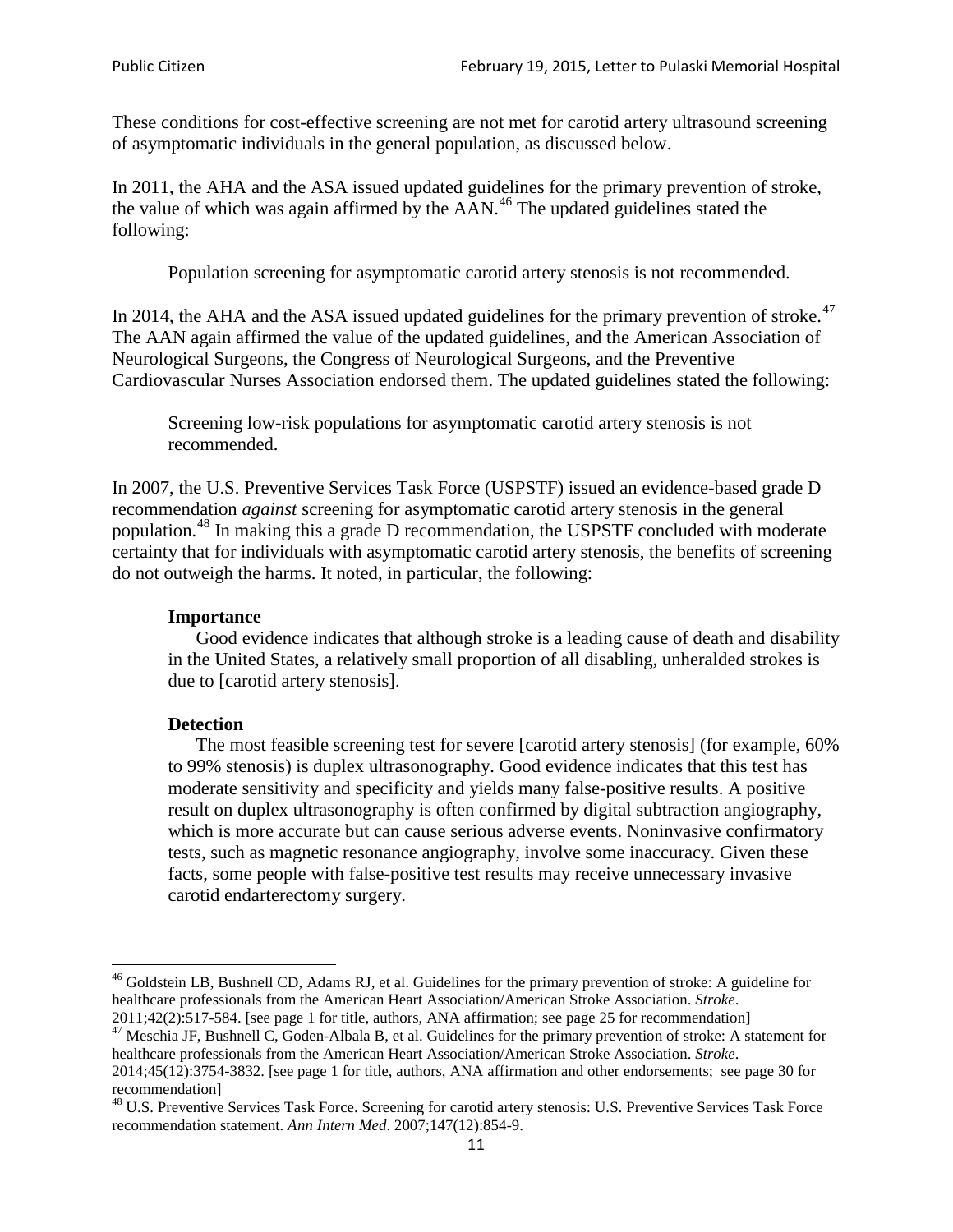## **Benefits of Detection and Early Intervention**

Good evidence indicates that in selected, high-risk trial participants with asymptomatic severe [carotid artery stenosis], carotid endarterectomy by selected surgeons reduces the 5-year absolute incidence of all strokes or perioperative death by approximately 5%. These benefits would be less among asymptomatic people in the general population. For the general primary care population, the benefits are judged to be no greater than small.

## **Harms of Detection and Early Intervention**

Good evidence indicates that both the testing strategy and the treatment with carotid endarterectomy can cause harms. A testing strategy that includes angiography will itself cause some strokes. A testing strategy that does not include angiography will cause some strokes by leading to carotid endarterectomy in people who do not have severe [carotid artery stenosis]. In excellent centers, carotid endarterectomy is associated with a 30-day stroke or mortality rate of about 3%; some areas have higher rates. These harms are judged to be no less than small.

In July 2014, the USPSTF issued an updated recommendation against screening for asymptomatic carotid artery stenosis in the general population.<sup>[49](#page-11-0)</sup> In reaffirming its prior recommendation, the USPSTF concluded with moderate certainty that the harms of screening for asymptomatic carotid artery stenosis outweigh the benefits. The USPSTF presented the following updated rationale: $50$ 

### **Importance**

Stroke is a leading cause of death and disability in the United States. Although asymptomatic carotid artery stenosis is a risk factor for stroke, it causes a relatively small proportion of strokes.

### **Detection**

The most feasible screening test for carotid artery stenosis (defined as 60% to 99% stenosis) is ultrasonography. Although adequate evidence indicates that this test has high sensitivity and specificity, in practice, ultrasonography yields many false-positive results in the general population, which has a low prevalence of carotid artery stenosis (approximately 0.5% to 1%). There are no externally validated, reliable tools that can determine who is at increased risk for carotid artery stenosis or for stroke when carotid artery stenosis is present. Adequate evidence indicates that the accuracy of screening by auscultation of the neck is poor.

# **Benefits of Detection and Early Intervention**

There is no direct evidence on the benefits of screening for carotid artery stenosis. Adequate evidence indicates that in selected trial participants with asymptomatic carotid artery stenosis, carotid endarterectomy (CEA) performed by selected surgeons reduces the absolute incidence of all strokes or perioperative death by approximately 3.5%

<span id="page-11-0"></span><sup>&</sup>lt;sup>49</sup> LeFevre on behalf of the U.S. Preventive Services Task Force. Screening for asymptomatic carotid artery stenosis: U.S. Preventive Services Task Force Recommendation Statement. *Ann Intern Med*. Published online July 8, 2014. doi:10.7326/M14-1333. <sup>50</sup> *Ibid*.

<span id="page-11-1"></span>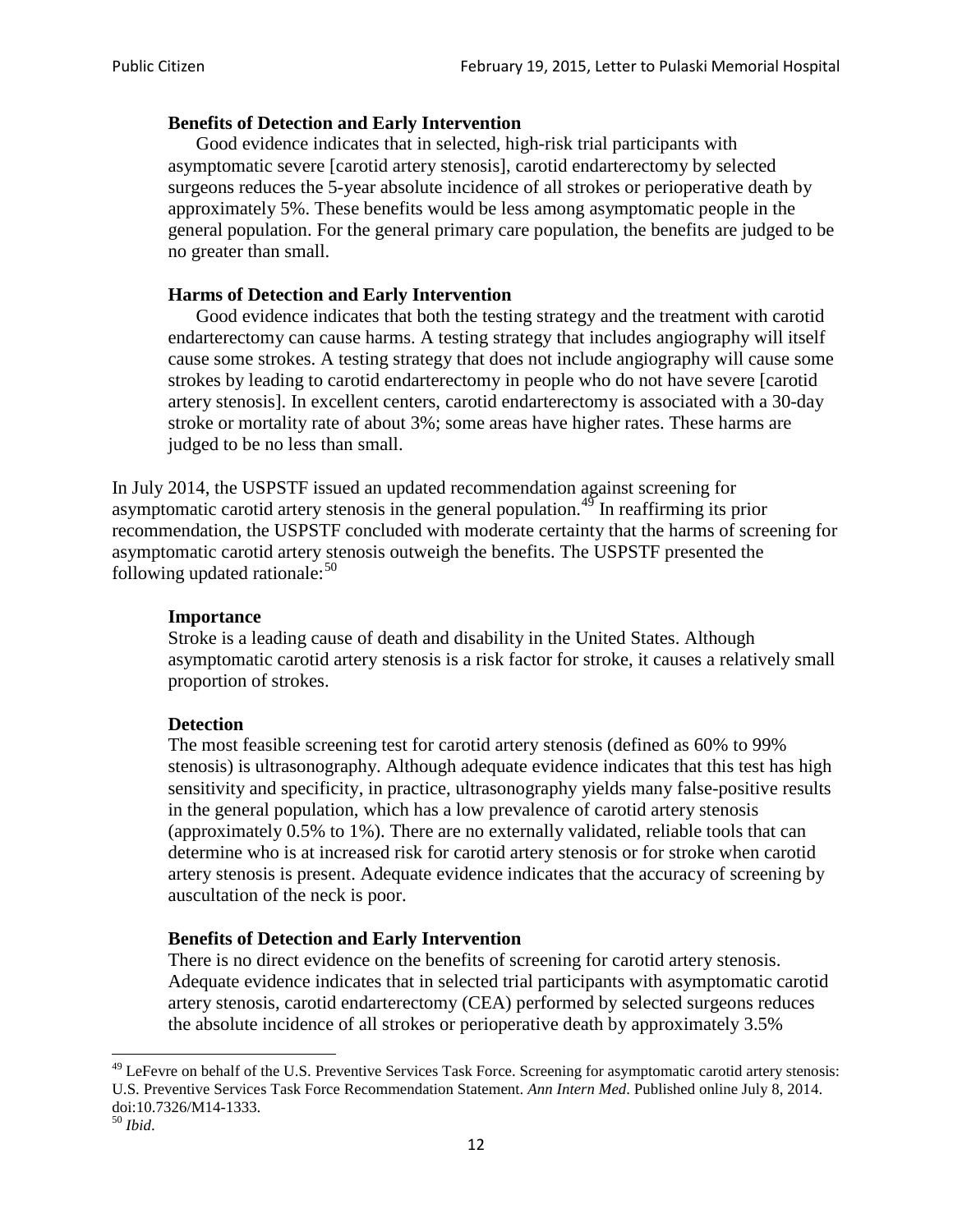compared with (outdated) medical management. However, this difference is probably smaller with current optimal medical management. The magnitude of these benefits would be smaller in asymptomatic persons in the general population. For the general primary care population, the magnitude of benefit is small to none. There is no evidence that identification of asymptomatic carotid artery stenosis leads to any benefit from adding or increasing medication doses (beyond current standard medical therapy for cardiovascular disease prevention).

#### **Harms of Detection and Early Intervention**

Adequate evidence indicates that both the testing strategy for carotid artery stenosis and treatment with CEA can cause harms. Although screening with ultrasonography has few direct harms, all screening strategies, including those with or without confirmatory tests (that is, digital subtraction or magnetic resonance angiography), have imperfect sensitivity and specificity and could lead to unnecessary interventions and result in serious harms. In selected centers similar to those in the trials, CEA is associated with a 30-day stroke or mortality rate of approximately 2.4%; reported rates are as high as approximately 5% in low-volume centers and 6% in certain states. Myocardial infarctions are reported in 0.8% to 2.2% of patients after CEA. The 30-day stroke or mortality rate after carotid angioplasty and stenting (CAAS) is approximately 3.1% to 3.8%. The overall magnitude of harms of screening and subsequent treatment of asymptomatic carotid artery stenosis is small to moderate depending on patient population, surgeon, center volume, and geographic location.

In 2007, the American Society of Neuroimaging, with co-sponsorship by the Society of Vascular and Interventional Neurology, issued evidence-based recommendations on the screening of asymptomatic carotid artery disease in the general population and selected subsets of patients.<sup>[51](#page-12-0)</sup> These societies issued a grade E recommendation *against* screening for carotid artery stenosis in the general population or in a selected population based on age, gender or any other variable alone. The criteria for a grade E recommendation were that the prevalence of disease may be high or low but detection and treatment is documented to have no benefit, or prevalence of disease is low. They also issued a grade A recommendation that screening of selective subpopulations of adults age 65 or older with at least three cardiovascular risk factors (hypertension, coronary artery disease, current cigarette smoking or hyperlipidemia) needs to be considered. The criteria of a grade A recommendation were that the prevalence of disease is high and detection and treatment is of documented benefit.

In 2011, the Society for Vascular Surgery issued a position statement recommending ultrasound screening of carotid arteries only for high-risk individuals age 55 or older, taking into account cardiovascular risk factors, such as a history of hypertension, diabetes mellitus, smoking,

<span id="page-12-0"></span><sup>&</sup>lt;sup>51</sup> Oureshi AI, Alexandrov AV, Tegeler CH, et al. Guidelines for screening of extracranial carotid artery disease: a statement for healthcare professionals from the multidisciplinary practice guidelines committee of the American Society of Neuroimaging; cosponsored by the Society of Vascular and Interventional Neurology. *J Neuroimaging*. 2007;17(1):19-47.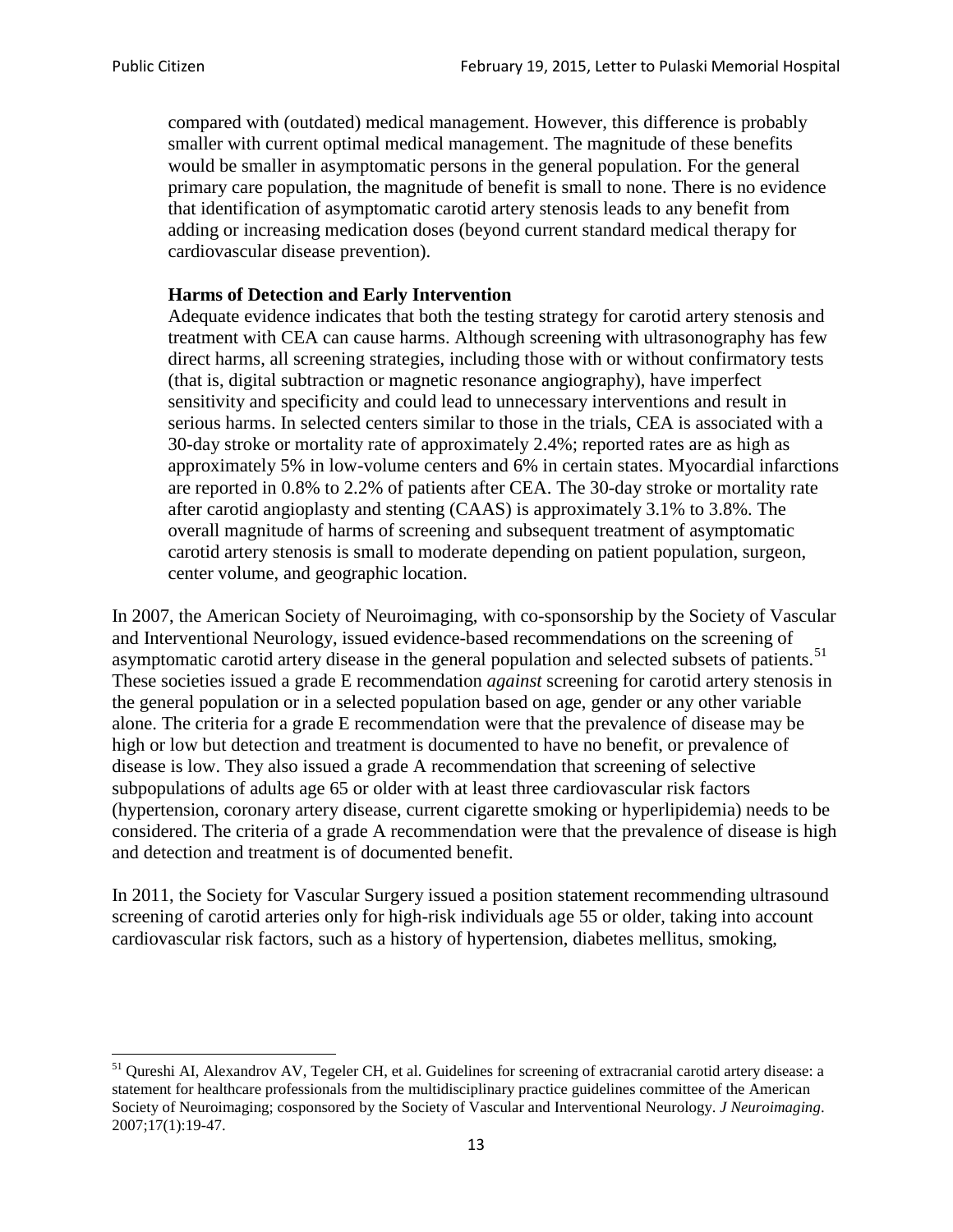hypercholesterolemia, or known cardiovascular disease.<sup>[52](#page-13-0)</sup> The position statement provided little substantive evidence to support this recommendation.

Thus, screening for carotid artery stenosis with ultrasound in the general, asymptomatic population has *not* been shown to significantly improve clinical outcomes, and numerous medical professional organizations strongly recommend against such screening.

### **C. Abdominal Aortic Aneurysm Ultrasound:**

The Life Line Screening online promotional materials state:<sup>[53](#page-13-1)</sup>

An Abdominal Aortic Aneurysm (AAA), a specific kind of aneurysm, is a condition in which the lining of the blood vessel called the aorta is enlarged within the abdomen. Abdominal aortic aneurysms pose a threat because they are usually silent until a medical emergency occurs.

The abdominal aorta is the largest blood vessel in the body and the main artery that originates in the heart. As the lining weakens from age and other risk factors, the vessel wall thins and expands. …

Screening for Aortic Aneurysms

• A painless, non-invasive procedure, an abdominal aortic aneurysm screening requires you to lie on your back while a technician uses ultrasound to take images and measurements of your abdominal aorta. …

Who should have an aortic aneurysm screening?

• Anyone with risk factors

How often should I get an aortic aneurysm screening?

• Annually

By definition, an AAA is present when aortic diameter equals or exceeds 3.0 cm (slightly more than one inch).<sup>[54](#page-13-2)</sup> Most people who have an AAA show no signs or symptoms until it ruptures. The strongest risk factor for *rupture* of an AAA is the aortic diameter.<sup>[55](#page-13-3)</sup> Thus, risk of AAA rupture rises with increasing size of the aneurysm. AAAs with a diameter between 3.0 and 3.9

<span id="page-13-0"></span><sup>&</sup>lt;sup>52</sup> Society for Vascular Surgery. SVS position statement on vascular screenings. January 2011. http://www.vascularweb.org/about/positionstatements/Pages/svs-position-statement-on-vascular-screening.aspx.<br>Accessed January 14, 2015.

<span id="page-13-1"></span>Accessed January 14, 2015.<br>
Sa Life Line Screening. Abdominal aortic aneurysm screening. http://www.lifelinescreening.com/What-We-<br>
Do/What-We-Screen-For/Abdominal-Aortic-Aneurysms. Accessed January 9, 2015.

<span id="page-13-2"></span> $\frac{1}{54}$  Fleming C, Whitlock EP, Beil TL, Lederle FA. Screening for abdominal aortic aneurysm: A best-evidence systematic review for the U.S. Preventive Services Task Force. *Ann Intern Med.* 2005;142(3):203-211.<br><sup>55</sup> Lederle FA, Johnson GR, Wilson SE, et al. Rupture rate of large abdominal aortic aneurysms in patients refusing

<span id="page-13-3"></span>or unfit for elective repair. *JAMA*. 2002;287(22):2968-2972.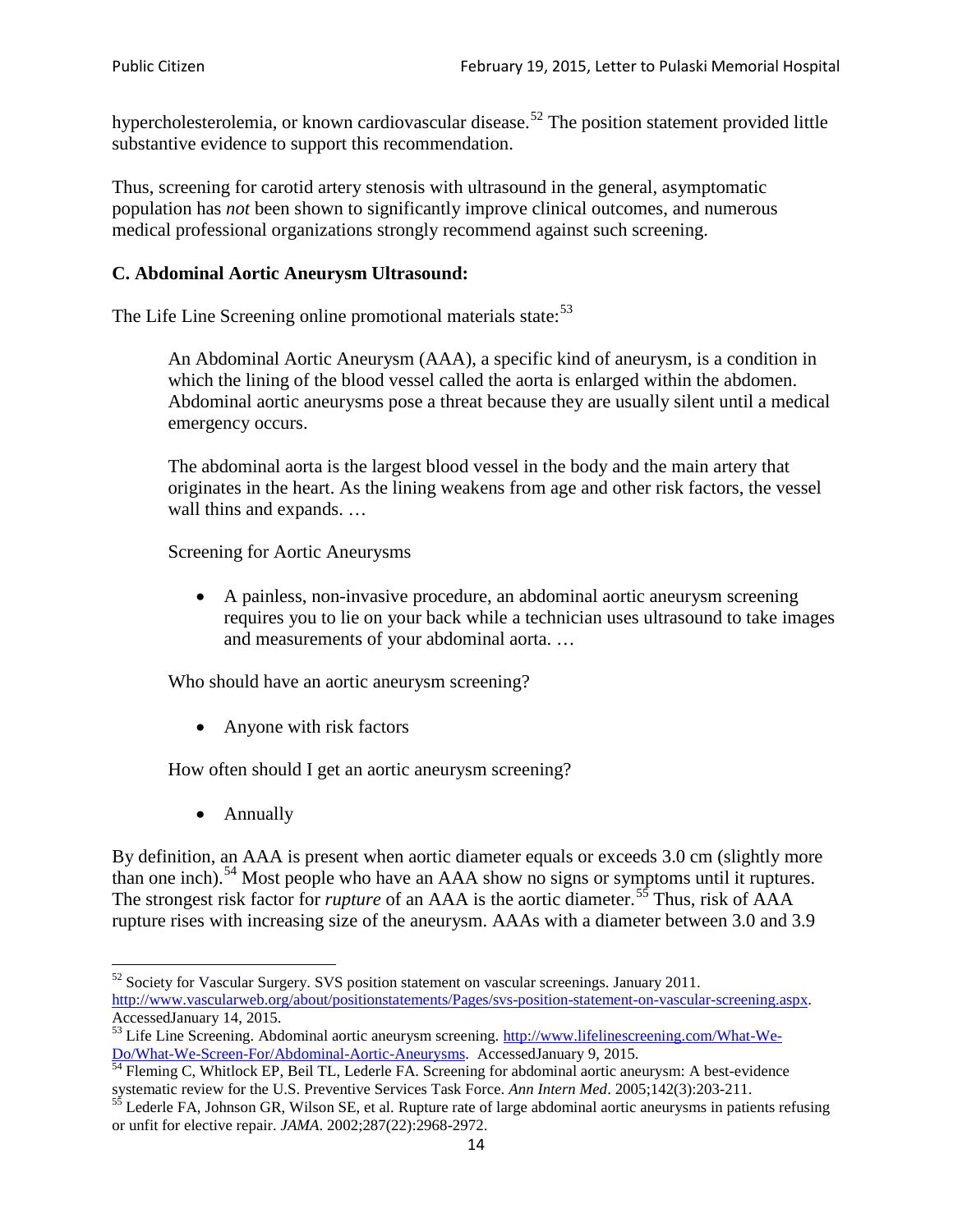cm have an essentially 0 percent annual rupture risk; those with between 4.0 and 4.9 cm have a 1 percent risk; and those between 5.0 and 5.9 cm have a 11 percent annual rupture risk.<sup>[56](#page-14-0)</sup>

In a study of an unselected general population in the U.K., the prevalence of AAA was six times greater in men than women for all age groups.<sup>[57](#page-14-1)</sup> For men not screened for  $AAA$ , almost all deaths from ruptured AAAs occurred after age 65, with more than half occurring before age 80.<sup>[58](#page-14-2)</sup> For women not screened for AAA, the majority of AAA-related deaths occurred after age 80.<sup>[59](#page-14-3)</sup>

Several major medical professional organizations affirmatively recommend one-time ultrasound screening for AAAs *only in certain high-risk individuals* given the epidemiology of AAAs described above, and we are not aware of any major medical professional organization that endorses indiscriminate ultrasound screening for AAAs in low-risk, asymptomatic individuals.

In 2005, the USPSTF issued the following evidence-based recommendations for AAA screening: $60$ 

(1) A grade B recommendation for one-time screening for AAA by ultrasonography in men age 65 to 75 who have ever smoked. In making this a grade [B recommendation,](http://www.uspreventiveservicestaskforce.org/uspstf/gradespre.htm#brec) the USPSTF offered the following rationale:

> The USPSTF found good evidence that screening for AAA and surgical repair of large AAAs ( $\geq$ 5.5 cm) in men age 65 to 75 years who have ever smoked (current and former smokers) leads to decreased AAA-specific mortality. There is good evidence that abdominal ultrasonography, performed in a setting with adequate quality assurance (that is, in an accredited facility with credentialed technologists), is an accurate screening test for AAA. There is also good evidence of important harms of screening and early treatment, including an increased number of surgeries with associated clinically significant morbidity and mortality, and short-term psychological harms. On the basis of the moderate magnitude of net benefit, the USPSTF concluded that the benefits of screening for AAA in men age 65 to 75 years who have ever smoked outweigh the harms.

(2) No recommendation for or against screening for AAA in men age 65 to 75 who have *never* smoked. In making this grade C recommendation, the USPSTF offered the following rationale:

> The USPSTF found good evidence that screening for AAA in men age 65 to 75 years who have never smoked leads to decreased AAA-specific mortality. There is, however, a lower prevalence of large AAAs in men who have never smoked

<span id="page-14-0"></span><sup>&</sup>lt;sup>56</sup> LeFevre ML on behalf of the U.S. Preventive Services Task Force. Screening for abdominal aortic aneurysm: U.S. Preventive Services Task Force recommendation statement. *Ann Intern Med*. Online June 24, 2014. doi:

<span id="page-14-1"></span><sup>10.7326/</sup>M14-1204.<br> $57$  Scott RA, Bridgewater SG, Ashton HA. Randomized clinical trial of screening for abdominal aortic aneurysm in women. *Br J Surg.* 2002;89(3):283-285.

<span id="page-14-4"></span><span id="page-14-3"></span>

<span id="page-14-2"></span><sup>&</sup>lt;sup>58</sup> *Ibid.*<br><sup>59</sup> *Ibid.* 2002;<br><sup>60</sup> U.S. Preventive Services Task Force. Screening for abdominal aortic aneurysm: Recommendation statement. *Ann Intern Med*. 2005;142(3):198-202.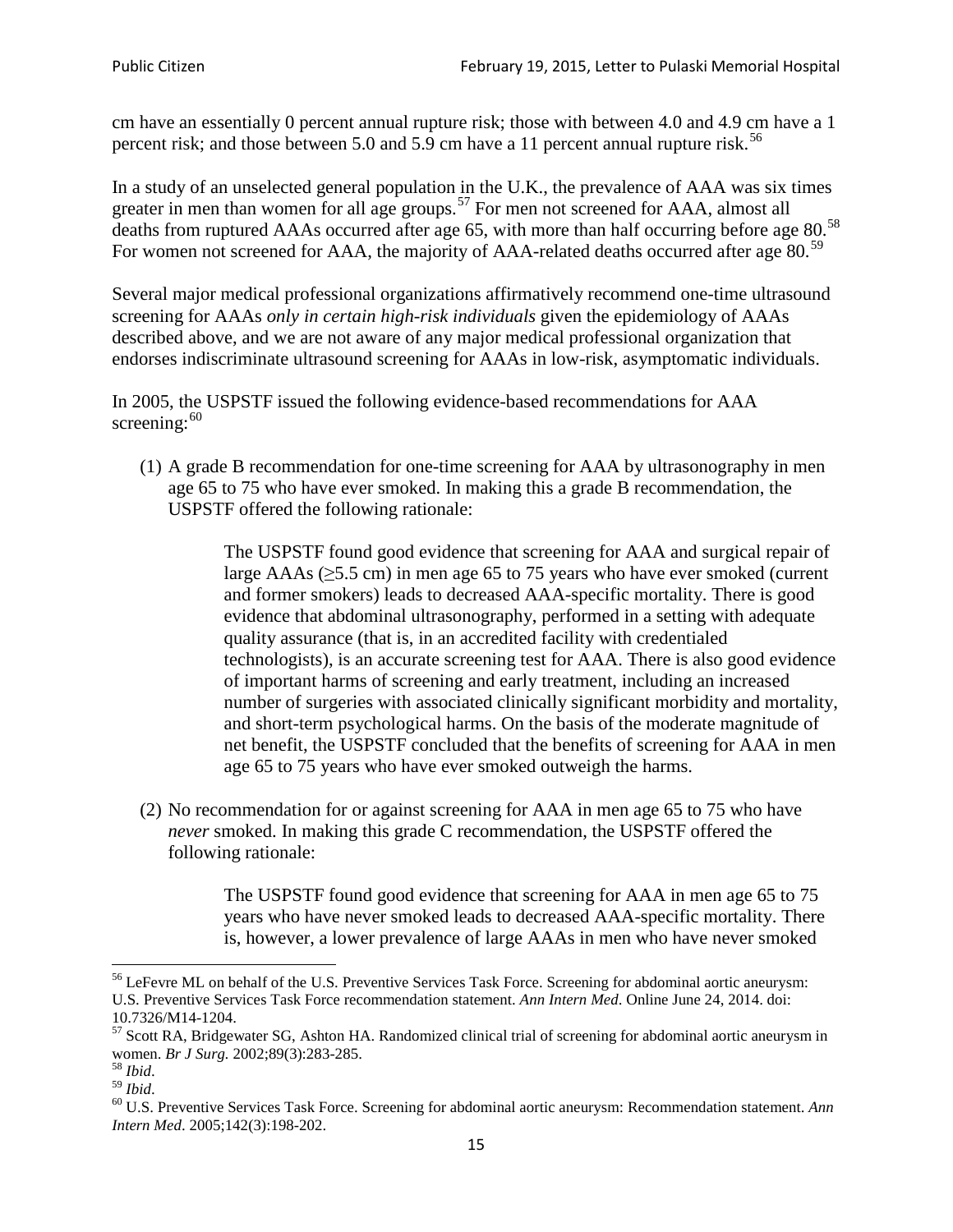compared with men who have ever smoked; thus, the potential benefit from screening men who have never smoked is small. There is good evidence that screening and early treatment lead to important harms, including an increased number of surgeries with associated clinically significant morbidity and mortality, and short-term psychological harms. The USPSTF concluded that the balance between the benefits and harms of screening for AAA is too close to make a general recommendation in this population.

(3) A grade D recommendation *against* routine screening for AAA in women. In making this a grade D recommendation, the USPSTF offered the following rationale:

> Because of the low prevalence of large AAAs in women, the number of AAArelated deaths that can be prevented by screening this population is small. There is good evidence that screening and early treatment result in important harms, including an increased number of surgeries with associated morbidity and mortality, and psychological harms. The USPSTF concluded that the harms of screening women for AAA therefore outweigh the benefits.

In June 2014, the USPSTF issued a revised recommendation statement, based on an updated review of the available evidence published between January 2004 and January 2013.<sup>[61](#page-15-0)</sup> The updated recommendations differ slightly from the 2005 recommendations and include the following: $62$ 

(1) A grade B recommendation for one-time screening for AAA with ultrasonography in men ages 65 to 75 who have ever smoked (no change from 2005). The USPSTF provided the following updated rationale for this unchanged recommendation:

> Four large, population-based, randomized, controlled trials (RCTs) show that invitation to 1-time screening for AAA is associated with reduced AAA-specific mortality in men. This benefit begins 3 years after testing and persists up to 15 years. In addition, risk reduction for AAA rupture and emergency surgery persists up to 10 to 13 years.

> In the 2 highest-quality trials, the relative reduction in AAA-specific mortality after 13 years was 42% to 66%. In the largest trial, where prevalence of AAA was approximately 5% in the screened group, screening was associated with an absolute risk reduction in death of 1.4 per 1000 men.

Abdominal aortic aneurysms are most prevalent in men who have ever smoked, occurring in approximately 6% to 7% of this population. This prevalence increases the importance of screening in these men because it maximizes the absolute benefit that could be achieved (that is, it improves the likelihood that

<span id="page-15-0"></span><sup>61</sup> Guirguis-Blake JM, Beil TL, Senger CA Whitlock EP. Ultrasonography screening for abdominal aortic aneurysms: A systematic review for the U.S. Preventive Services Task Force. *Ann Intern Med*. 2014;160(5):321- 329.

<span id="page-15-1"></span> $62$  LeFevre ML on behalf of the U.S. Preventive Services Task Force. Screening for abdominal aortic aneurysm: U.S. Preventive Services Task Force recommendation statement. *Ann Intern Med*. 2014;161(4):281-290..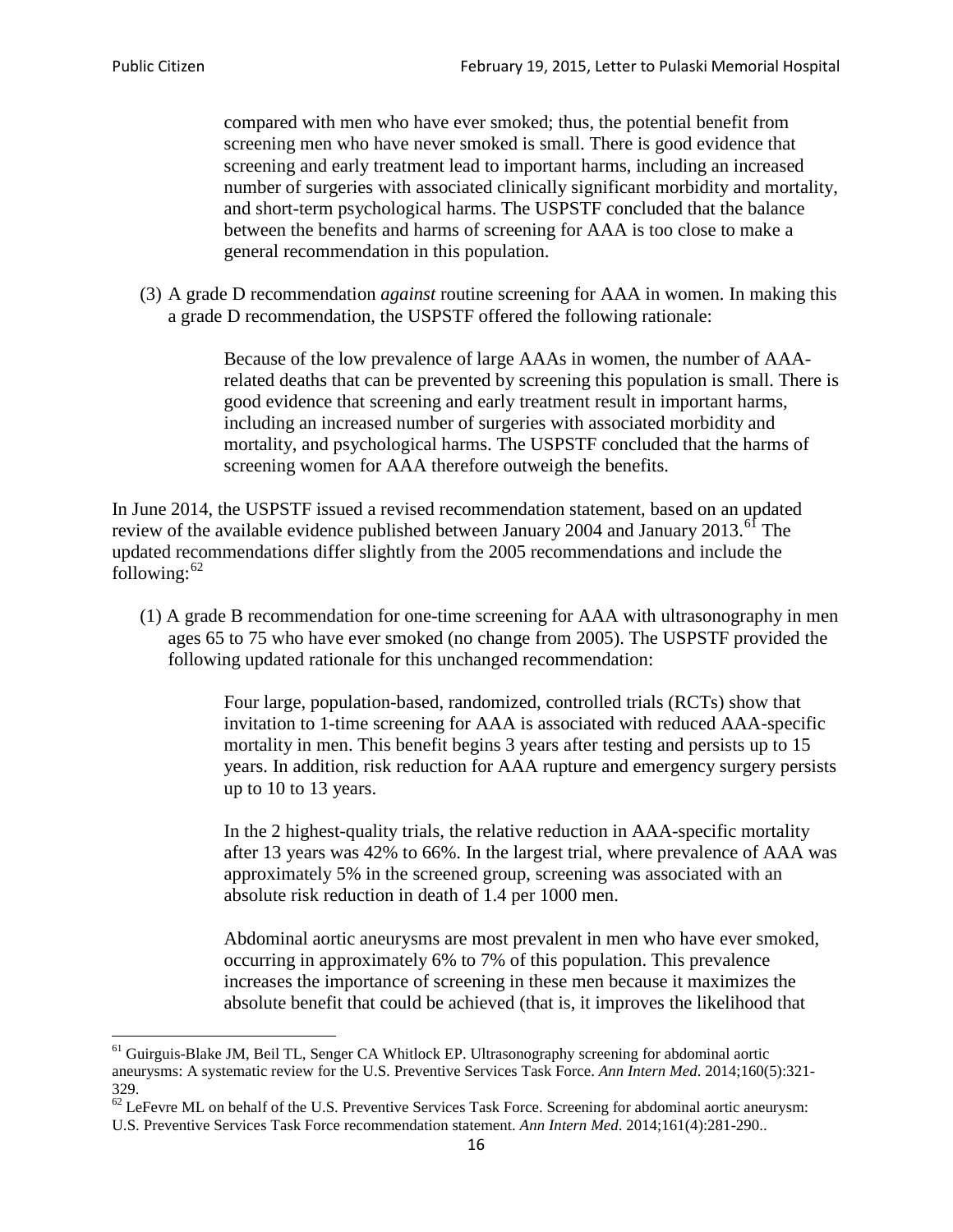men in this group will benefit from screening). Convincing evidence shows that 1-time screening with ultrasonography results in a moderate benefit in men aged 65 to 75 years who have ever smoked.

The USPSTF concluded with high certainty that screening for AAA with ultrasonography in men ages 65 to 75 who have ever smoked has a moderate net benefit.

(2) A grade C recommendation that clinicians *selectively* offer screening for AAA in men ages 65 to 75 who have never smoked rather than routinely screening all men in this group. Evidence indicates that the net benefit of screening all men ages 65 to 75 years who have never smoked is small. In determining whether this service is appropriate in individual cases, patients and clinicians should consider the balance of benefits and harms on the basis of evidence relevant to the patient's medical history, family history, other risk factors, and personal values. The USPSTF offered the following rationale for this new recommendation:

> Screening men overall reduces AAA-specific death, rupture, and emergency surgery. However, the lower prevalence of AAA in men who have never smoked (approximately 2%) substantially reduces the absolute benefit (that is, it greatly lowers the probability that men in this group will benefit from screening). Adequate evidence shows that 1-time screening for AAA with ultrasonography results in a small benefit in men aged 65 to 75 years who have never smoked.

The USPSTF also suggested the following clinical considerations with respect to this new recommendation:

Despite the demonstrated benefits of screening for AAA in men overall, the lower prevalence of AAA in male never-smokers versus male ever-smokers suggests that clinicians should consider a patient's risk factors and the potential for harm before screening for AAA rather than routinely offering screening to all male never-smokers. Important risk factors for AAA include older age and a firstdegree relative with an AAA; other risk factors include a history of other vascular aneurysms, coronary artery disease, cerebrovascular disease, atherosclerosis, hypercholesterolemia, obesity, and hypertension. Factors associated with a reduced risk for AAA include African American race, Hispanic ethnicity, and diabetes.

(3) An I statement concluding that the current evidence is insufficient to assess the balance of benefits and harms of screening for AAA in women ages 65 to 75 who have ever smoked. (An I statement means the USPSTF concludes that the current evidence is insufficient to assess the balance of benefits and harms of the service. Evidence may be lacking, of poor quality, or conflicting, and the balance of benefits and harms cannot be determined.) The USPSTF offered the following rationale for this draft statement:

> *Potential Preventable Burden.* A screening study in Sweden found that the prevalence of AAA in women aged 70 years was low (0.8%) for ever-smokers but increased to 2.0% for current smokers. A meta-analysis of individual-patient data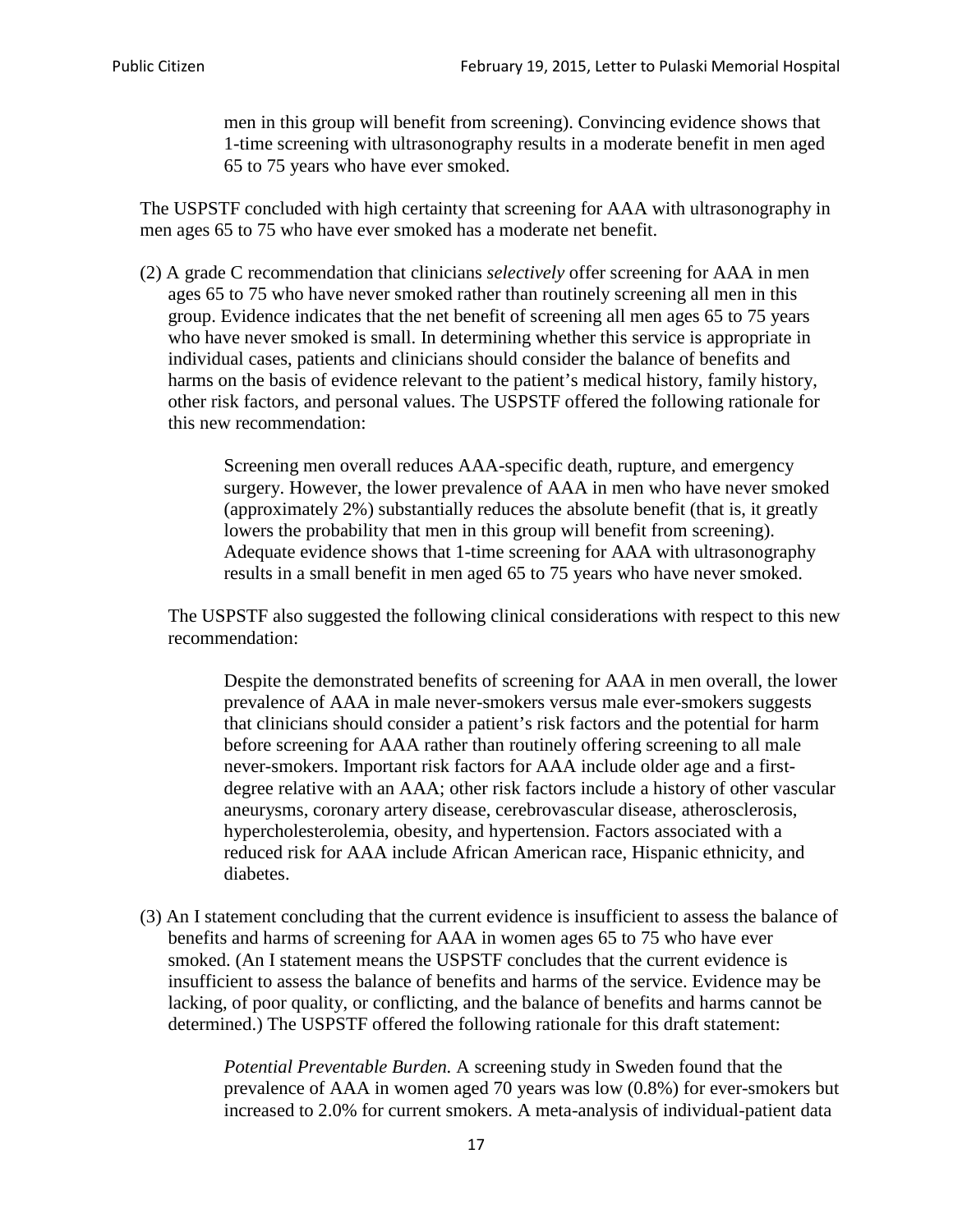found that women have a higher risk than men for AAA rupture at the same diameter (hazard ratio [HR], 3.76 [95% CI, 2.58 to 5.47]). However, AAAassociated deaths occur at an older age in women (at a time of increased competing causes of death and a declining benefit–risk ratio for operative interventions), with 70% of deaths occurring after age 80 years in women compared with fewer than 50% in men. In the only screening RCT that included women, most screen-detected AAAs in women were small (3.0 to 3.9 cm) and AAA-specific mortality was low in screened and unscreened women  $(<0.2\%)$ after 10 years.

*Potential Harms.* Four RCTs (primarily done in men) showed that screening for AAA doubled the rate of AAA-associated surgeries, largely driven by an increase in elective surgeries. Most screen-detected AAAs were below the 5.5-cm threshold for immediate repair. This finding generally results in long-term or lifelong surveillance and is probably associated with some amount of overtreatment, although the magnitude of this burden is difficult to quantify.

Most screening trials reported an associated decrease in emergency AAA repairs and a reduced 30-day mortality rate associated with emergency surgery in populations invited to screen, although mortality associated with elective surgery was not reduced. Operative mortality associated with AAAs is higher in women than in men (7% vs. 5% for open repair and 2% vs. 1% for endovascular repair, respectively).

*Costs.* In addition to the cost of ultrasonography screening (approximately \$100), the estimated potential associated cost of elective surgery to repair a screendetected AAA ranges from \$37 000 to \$43 000. Potential opportunity costs also may arise, because screening may take the place of other preventive activities that may be more beneficial to the patient.

*Current Practice.* Screening for AAA is provided as part of the "welcome-to-Medicare visit" for women who have a family history of AAA. However, the evidence is insufficient to accurately characterize current practice patterns related to screening for AAA in women.

A retrospective analysis from 2000 to 2010 used the National Inpatient Sample, a database that has a stratified 20% random sample of all nonfederal inpatient hospital admissions in the United States. This analysis found that women are more likely than men to have open surgery versus endovascular aneurysm repair (EVAR) for unruptured AAA (24% vs. 17%, respectively), potentially because of issues with access to the iliac artery (that is, smaller artery size) that may preclude endovascular management.

A retrospective review of 4026 AAA repairs in the Vascular Study Group of New England database (a voluntary registry from 30 academic and community hospitals in the 6 New England states) reported that women were more likely than men to have open surgery versus EVAR and to be older and have smaller aortic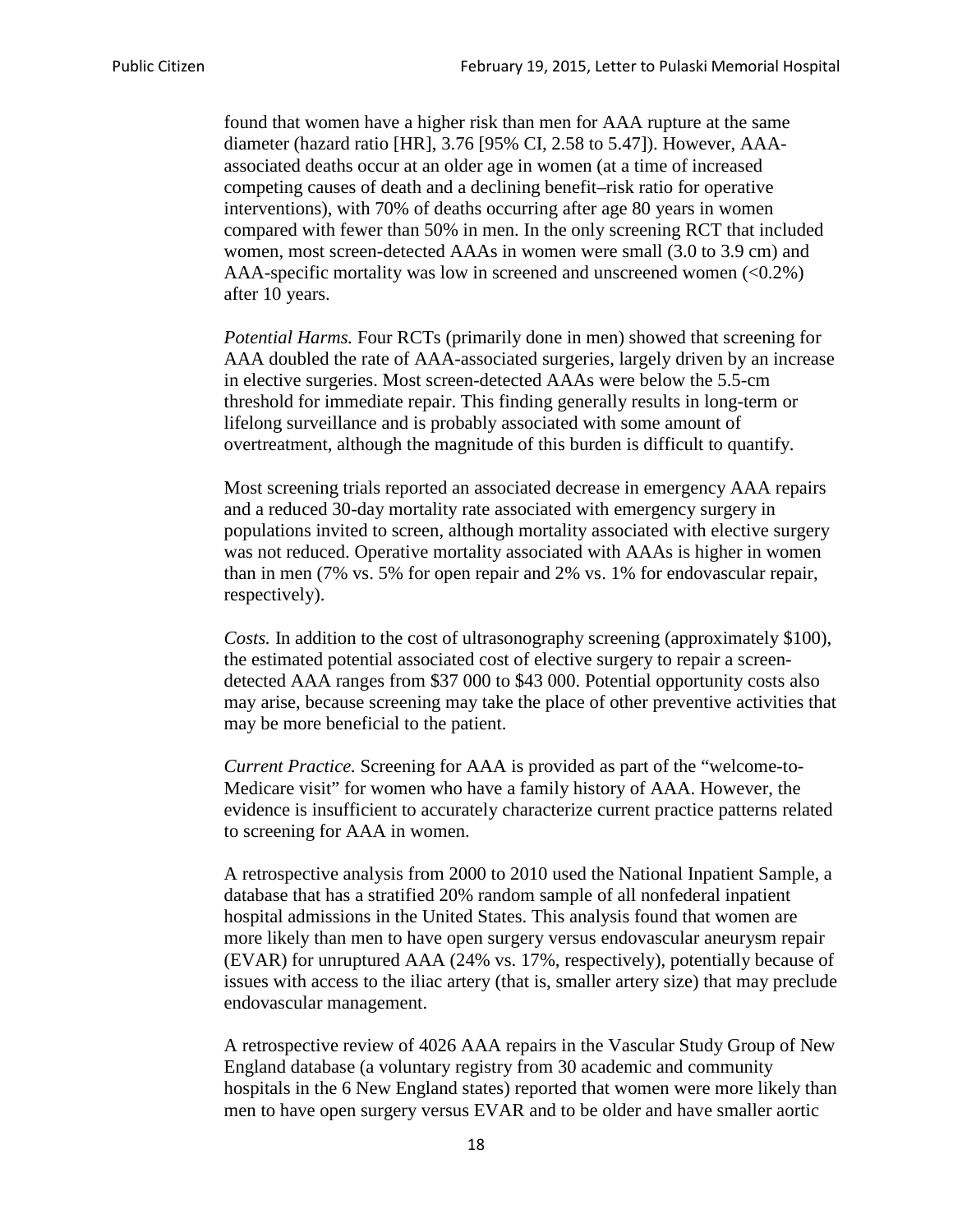diameters at the time of repair. Postoperative complications were higher in women than in men after elective EVAR or open repair, including emergency reoperations, dysrhythmias, leg ischemia or emboli, bowel ischemia, or need for discharge to another medical facility rather than home.

(4) A grade D recommendation *against* routine screening for AAA in women who have never smoked. The USPSTF offered the following rationale for this draft updated recommendation:

> The prevalence of AAA in women who have never smoked is low (0.03% to 0.60% in women aged 50 to 79 years). The evidence also shows no apparent benefit of screening for AAA in women. The USPSTF therefore concludes that adequate evidence shows that the absolute benefit of 1-time screening for AAA with ultrasonography in women who have never smoked can effectively be bounded at none or almost none.

In discussing the harms of detection and early treatment of AAAs, the USPSTF noted the following: $63$ 

In the available trials, groups invited to screening were approximately twice as likely as control groups to have any AAA surgery within 3 to 5 years, predominantly driven by an increase in elective surgeries. More than 90% of AAAs identified by screening were below the 5.5-cm threshold for immediate repair. Detecting smaller AAAs generally leads to long-term (potentially lifelong) surveillance.

A person's risk for death related to elective surgery for AAA is lower than that for death related to emergency surgery for rupture. However, the increase in the overall rates of detection and surgery in the screening groups still potentially represents a harm. A proportion of AAAs will never rupture because they do not advance or because a person dies of a competing cause.

The exact extent of overdiagnosis and overtreatment is difficult to estimate. One study from Massachusetts General Hospital reviewed 24 000 consecutive autopsies between 1952 and 1975 and found that 75% of the 473 patients who died with an undetected or unoperated AAA had a cause of death not related to the AAA (41% were >5.1 cm in diameter). Given that even elective treatment is associated with some risk for perioperative mortality, overtreatment is an important issue to consider when deciding whether to screen for this condition....

Convincing evidence shows that the harms associated with 1-time screening for AAA with ultrasonography are at least small in all populations and potentially higher in women because of their higher risk for operative mortality.

In 2011, the Society for Vascular Surgery issued a position statement on vascular screening recommending a one-time ultrasound screening for AAA for all men age 65 or older and

<span id="page-18-0"></span><sup>63</sup> *Ibid*.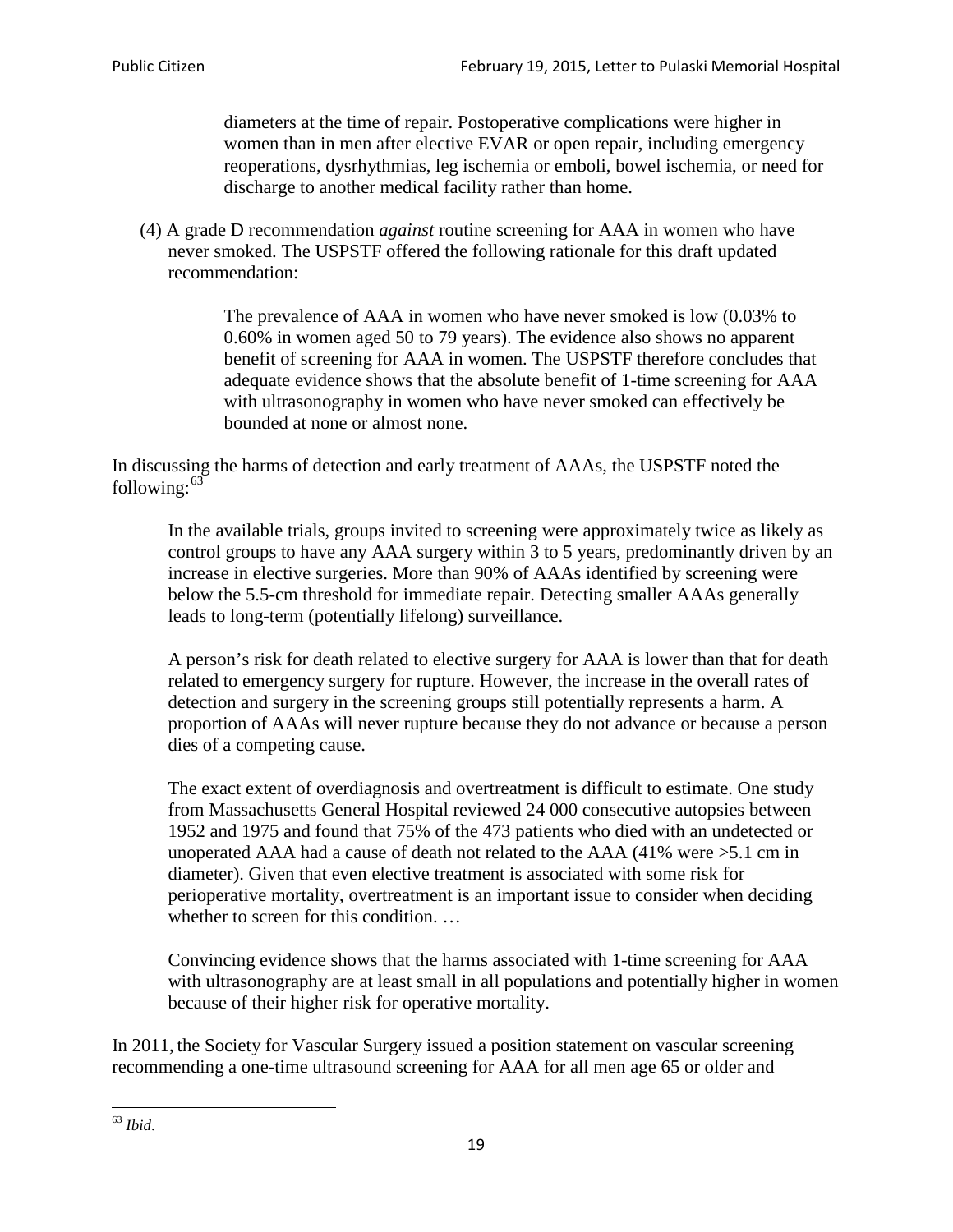screening men as early as age 55 who have a family history of AAA.<sup>[64](#page-19-0)</sup> The society also recommended one-time ultrasound screening for AAA for all women age 65 or older who have a family history of AAA or have smoked.

In 2012, the ACCF, American College of Radiology, American Institute of Ultrasound in Medicine, American Society of Echocardiography, American Society of Nephrology, Intersocietal Commission for the Accreditation of Vascular Laboratories, Society for Cardiovascular Angiography and Interventions, Society of Cardiovascular Computed Tomography, Society for Interventional Radiology, Society for Vascular Medicine, and Society for Vascular Surgery jointly issued evidence-based appropriate use criteria for noninvasive vascular testing (ultrasound and physiological testing) for a variety of possible indications.<sup>[65](#page-19-1)</sup> For each indication, these organizations classified the use of noninvasive vascular testing into one of the following three categories:

- **Appropriate:** The test is one in which the expected incremental information, combined with clinical judgment, exceeds the expected negative consequences — including the risks of the procedure itself and the downstream impact of poor test performance such as delay in diagnosis (false-negatives) or inappropriate diagnosis (false-positives) — by a sufficiently wide margin for the specific indication that the procedure is generally considered acceptable care and a reasonable approach for the indication.
- **Uncertain:** The test *may* be generally acceptable and *may* be a reasonable approach for the specific indication; uncertainty also implies that more research and/or patient information is needed to classify the indication definitively.
- **Inappropriate:** The test *is not* generally acceptable and *is not* a reasonable approach for the specific indication.

These organizations classify screening for AAA as *inappropriate* for anyone under age 65 with no history of smoking, except as noted below. They also classify such screening as *uncertain* for anyone 65 or older with no history of smoking.

These organizations did classify screening for AAA as *appropriate* for the following subgroups:

- Adults older than age 60 with a first-degree relative with an AAA.
- Adults age 65 or older who are current or former smokers.

In summary, the USPSTF and many other major medical professional organizations recommended against routine screening for AAA, or designate such screening as inappropriate for those individuals who are not at high risk for developing AAA. Screening for AAA in the

<span id="page-19-0"></span><sup>64</sup> Society for Vascular Surgery. SVS Position Statement on Vascular Screenings. January 2011. [http://www.vascularweb.org/about/positionstatements/Pages/svs-position-statement-on-vascular-screening.aspx.](http://www.vascularweb.org/about/positionstatements/Pages/svs-position-statement-on-vascular-screening.aspx) 

<span id="page-19-1"></span>Accessed August 21, 2014.<br><sup>65</sup> Mohler ER, Gornik HL, Gerhard-Herman M, et al. ACCF/ACR/AIUM/ASE/ASN/ICAVL/SCAI/SCCT/SIR/ SVM/SVS 2012 appropriate use criteria for peripheral vascular ultrasound and physiological testing part I: Arterial ultrasound and physiological testing*. J Am Coll Cardiol*. 2012;60(3):242-276.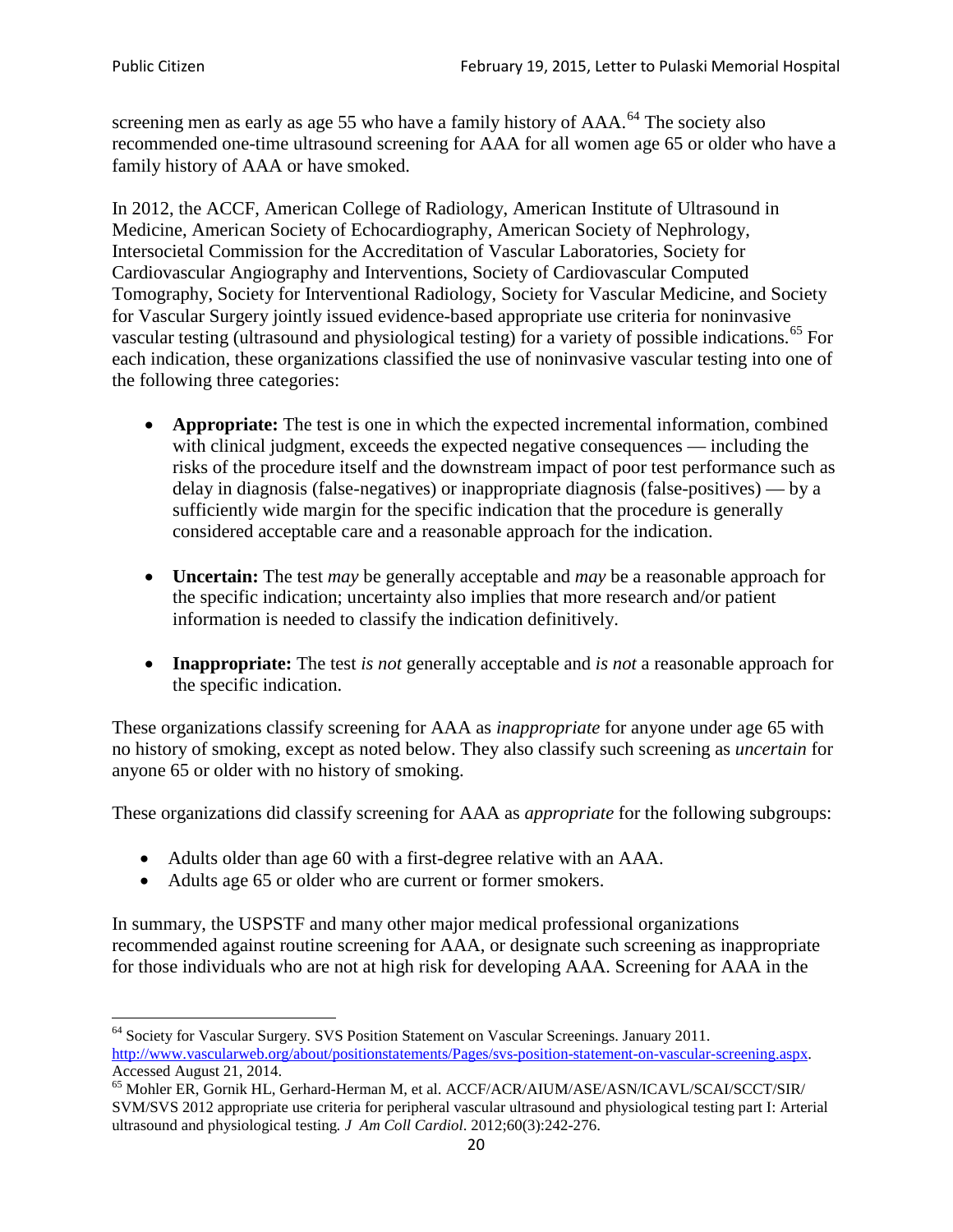general, asymptomatic population has *not* been shown to significantly improve clinical outcome and is likely to do more harm than good.

## **D. Peripheral Arterial Disease Test:**

The Life Line Screening online promotional materials state:<sup>[66](#page-20-0)</sup>

Peripheral Arterial Disease (PAD), more commonly known as hardening of the arteries, affects about eight million Americans. It is a condition in which the large and mediumsized arteries supplying blood to the legs become narrow or clogged, constricting the flow of blood. PAD is caused by atherosclerosis, a gradual process in which cholesterol and scar tissue build up, forming a substance called plaque that clogs the artery. PAD not only causes pain and disability, it also is associated with a much higher risk of heart disease. …

Peripheral Arterial Disease Screening

o A quick, easy and non-invasive procedure, PAD screening is done by using the ankle-brachial index (ABI). After removing your socks and shoes, you will have pressure cuffs placed around your upper arms and ankles. A small ultrasound device will then measure the systolic blood pressure in your limbs. …

Who should have a peripheral arterial disease screening?

• Anyone with risk factors

How often should I get a peripheral arterial disease screening?

• Annually

In 2012, the ACCF, American College of Radiology, American Institute of Ultrasound in Medicine, American Society of Echocardiography, American Society of Nephrology, Intersocietal Commission for the Accreditation of Vascular Laboratories, Society for Cardiovascular Angiography and Interventions, Society of Cardiovascular Computed Tomography, Society for Interventional Radiology, Society for Vascular Medicine, and Society for Vascular Surgery jointly issued evidence-based appropriate use criteria for noninvasive vascular testing (ultrasound and physiological testing) for a variety of possible indications. These appropriate use criteria identify the following as the only appropriate indications for lower extremity artery testing with ABI: patients with diminished pulses, femoral bruit, age greater than 50 with diabetes or smoking, or age greater than 70, which is consistent with ACC/AHA PAD guidelines. The evaluation with ABI for those younger than 50 and those with diabetes was classified as uncertain.<sup>[67](#page-20-1)</sup>

<span id="page-20-0"></span><sup>&</sup>lt;sup>66</sup> Life Line Screening. Peripheral arterial disease screening. [http://www.lifelinescreening.com/What-We-Do/What-](http://www.lifelinescreening.com/What-We-Do/What-We-Screen-For/Peripheral-Arterial-Disease)[We-Screen-For/Peripheral-Arterial-Disease.](http://www.lifelinescreening.com/What-We-Do/What-We-Screen-For/Peripheral-Arterial-Disease) Accessed January 9, 2015.<br><sup>67</sup> Mohler ER, Gornik HL, Gerhard-Herman M, et al. ACCF/ACR/AIUM/ASE/ASN/ICAVL/SCAI/SCCT/SIR/

<span id="page-20-1"></span>SVM/SVS 2012 appropriate use criteria for peripheral vascular ultrasound and physiological testing part I: Arterial ultrasound and physiological testing. *J Am Coll Cardiol*. 2012;60(3):242-276.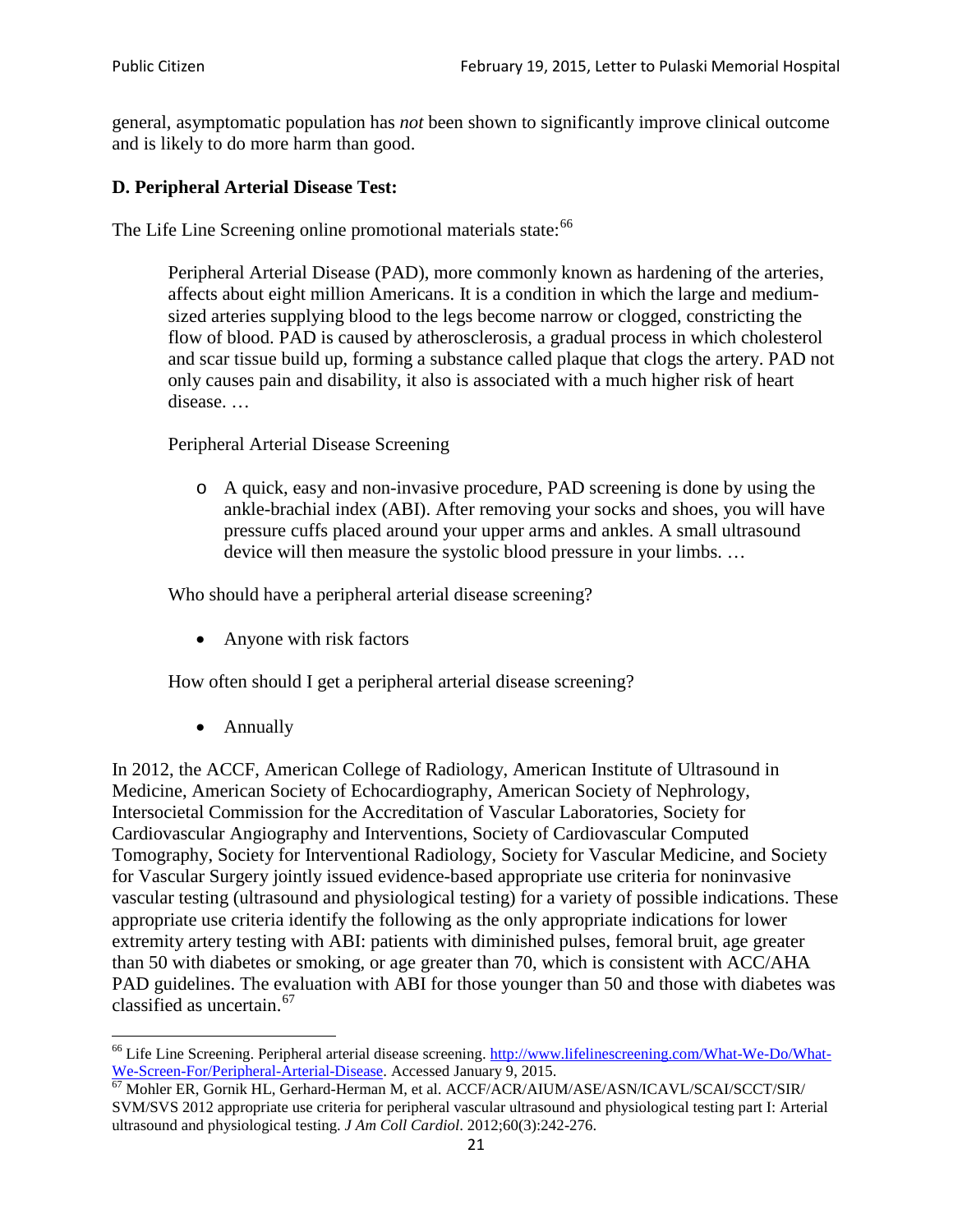In 2013, the USPSTF, based on a systematic review of the scientific literature,<sup>[68](#page-21-0)</sup> issued a grade I statement on ABI testing, concluding that the current evidence is *insufficient* to assess the balance of benefits and harms of screening for peripheral artery disease and cardiovascular disease risk assessment with ABI in adults.<sup>[69](#page-21-1)</sup> In making this statement, the USPSTF noted the following regarding its assessment of the possible benefits and harms of ABI screening:

#### **Benefits of Detection and Early Treatment**

The USPSTF found no evidence that screening for and treatment of PAD in asymptomatic patients leads to clinically important benefits. It also reviewed the potential benefits of adding the ABI to the Framingham Risk Score (FRS) and found evidence that this results in some patient risk reclassification; however, how often the reclassification is appropriate or whether it results in improved clinical outcomes is not known.

Determining the overall benefit of ABI testing requires not only evidence on appropriate risk reclassification but also evidence that this reclassification leads to treatments shown to improve clinical outcomes. One randomized trial found that aspirin did not reduce [cardiovascular disease] events in patients with a low ABI. No studies assessed the effect of lipid-lowering therapy or other cardiovascular risk reduction interventions in patients with asymptomatic PAD and no known diagnosis of [cardiovascular disease] or diabetes. The USPSTF found inadequate evidence that early treatment of screen-detected PAD leads to improvement in clinical outcomes.

#### **Harms of Detection and Early Treatment**

The USPSTF found no studies addressing the magnitude of harms of screening for PAD with the ABI; however, the direct harms to the patient of screening itself, beyond the time needed for the test, are probably minimal. Other harms resulting from testing may include false-positive results, exposure to gadolinium or contrast dye if magnetic resonance angiography (MRA) or computed tomography angiography (CTA) is used to confirm diagnosis, anxiety, labeling, and opportunity costs.

The USPSTF found inadequate evidence on the harms of early treatment of screendetected PAD. One study showed that low-dose aspirin treatment in asymptomatic patients with a low ABI may increase bleeding. Additional harms associated with treatment include use of unnecessary medications (or higher doses) and their resulting adverse effects and discontinuation of medications known to be effective in patients with established coronary artery disease (CAD) if the patient is reclassified to a lower risk category on the basis of a normal ABI.

We are not aware of any major medical professional organization that endorses such screening for peripheral vascular disease with ABI in the general asymptomatic population.

Moreover, treatment benefits for asymptomatic individuals with screen-detected PAD are not well established, and there appear to be no studies that directly assess the impact of screening

<span id="page-21-0"></span><sup>&</sup>lt;sup>68</sup> Lin JS, Olson CM, Johnson ES, Whitlock EP. The ankle-brachial index for peripheral artery disease screening and cardiovascular disease prediction among asymptomatic adults: A systematic evidence review for the U.S. Preventive Services Task Force. *Ann Intern Med.* 2013;159(5):333-341.<br><sup>69</sup> Moyer VA, U.S. Preventive Services Task Force. Screening for peripheral artery disease and cardiovascular

<span id="page-21-1"></span>disease risk assessment with the ankle–brachial index in adults: U.S. Preventive Service Task Force recommendation statement. *Ann Intern Med.* 2013;159(5):342-348.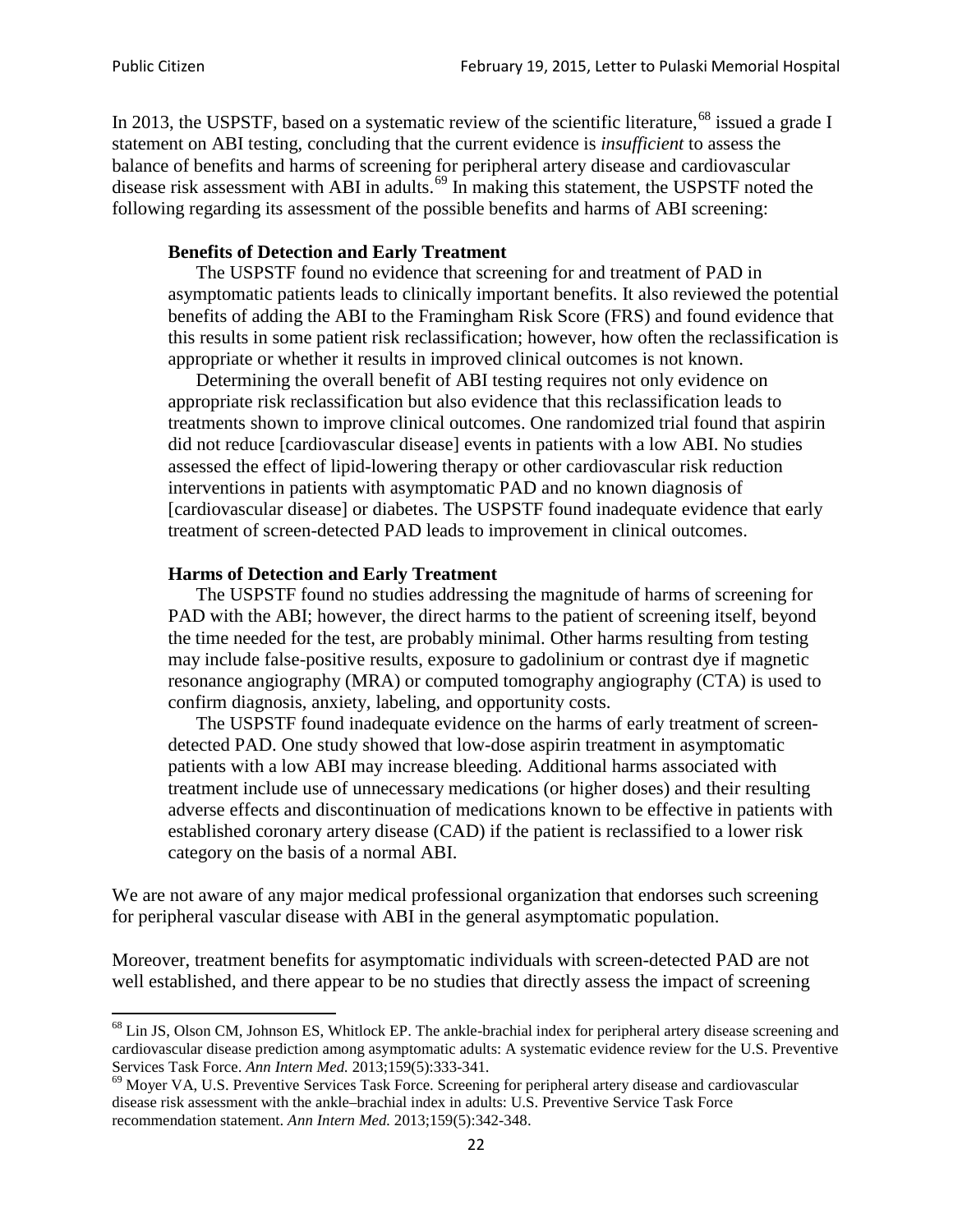unselected adults (or generally asymptomatic adults) with ABI on cardiovascular disease or PAD health outcomes.<sup>[70](#page-22-0)</sup>

## **E. Osteoporosis Screening/Bone Density Test**

The Life Line Screening online promotional materials state: $71$ 

Osteoporosis is a disease in which bone becomes extremely fragile. Bone is a complex living tissue that can be weakened by poor diet and lack of exercise.

As we age, bones begin to break down faster than new bone can be formed. Osteoporosis removes minerals from bones until they become so weak and brittle that they fracture very easily. Actions such as bending to pick up a newspaper, lifting a vacuum, or even coughing can cause a fracture. Some fractures, such as hip fractures, may require hospitalization or major surgery, and may result in disability or even death.

Screening for Osteoporosis

• An easy and painless procedure, an osteoporosis screening requires you to place your foot in an ultrasound device called a bone densitometer. This device then measures the bone mineral density [BMD] of your heel. The heel is measured because its bone is similar to that found in the hip, where fractures most often occur. …

Who should have an Osteoporosis screening?

• Anyone who has the risk factors associated with the disease ...

How often should I get an Osteoporosis screening?

• Annually

Several major medical professional organizations affirmatively recommend screening for osteoporosis in *certain high-risk individuals*, but we are not aware of any major medical professional organization that endorses such screening *annually* for any group of individuals.

In 2008, the American College of Physicians issued the following evidence-based recommendation for osteoporosis screening in men: $^{72}$  $^{72}$  $^{72}$ 

(1) Clinicians should periodically perform individualized assessment of risk factors for osteoporosis in older men (Grade: strong recommendation; moderate-quality evidence).

<span id="page-22-0"></span><sup>70</sup> [Lin JS,](http://www.ncbi.nlm.nih.gov/pubmed?term=Lin%20JS%5BAuthor%5D&cauthor=true&cauthor_uid=24156115) [Olson CM,](http://www.ncbi.nlm.nih.gov/pubmed?term=Olson%20CM%5BAuthor%5D&cauthor=true&cauthor_uid=24156115) [Johnson ES,](http://www.ncbi.nlm.nih.gov/pubmed?term=Johnson%20ES%5BAuthor%5D&cauthor=true&cauthor_uid=24156115) et al. *The Ankle Brachial Index for Peripheral Artery Disease Screening and Cardiovascular Disease Prediction in Asymptomatic Adults: A Systematic Evidence Review for the U.S. Preventive Services Task Force*. Rockville, MD: Agency for Healthcare Research and Quality; 2013.<br>http://www.ncbi.nlm.nih.gov/books/NBK164524. Accessed December 29, 2014.

<span id="page-22-1"></span> $\frac{1}{71}$  Life Line Screening. Osteoporosis screening/bone density test. [http://www.lifelinescreening.com/What-We-](http://www.lifelinescreening.com/What-We-Do/What-We-Screen-For/Osteoporosis)[Do/What-We-Screen-For/Osteoporosis.](http://www.lifelinescreening.com/What-We-Do/What-We-Screen-For/Osteoporosis) Accessed January 9, 2015. <sup>72</sup> Qaseem A, Snow V, Shekelle P, et al. Screening for osteoporosis in men: A clinical practice guideline from the

<span id="page-22-2"></span>American College of Physicians. *Ann Intern Med*. 2008;148(9):680-4.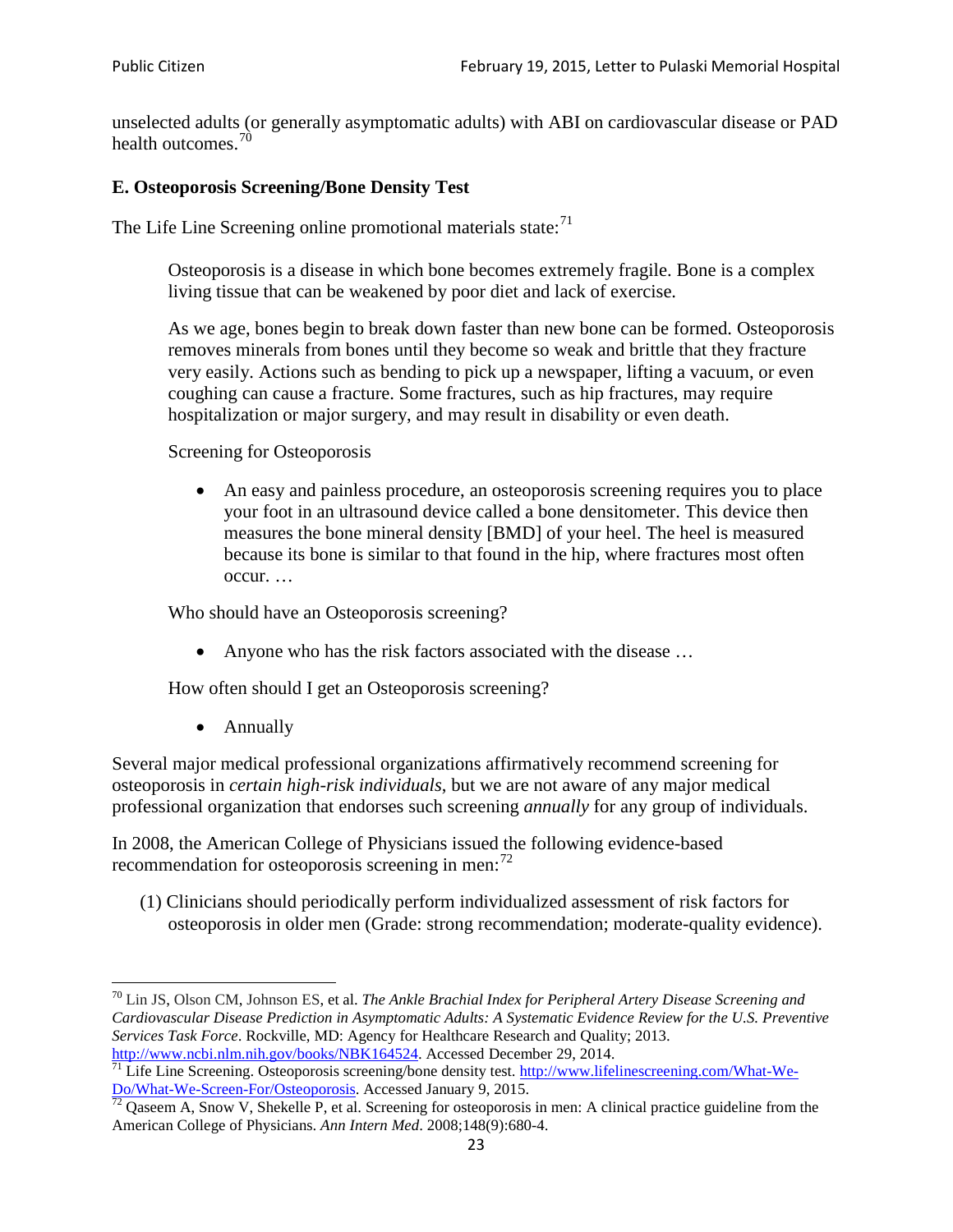A careful assessment of risk for osteoporosis in men is important. The appropriate age to start risk assessment is uncertain. However, by age 65 years, at least 6% of men have DXA [dual-energy X-ray absorptiometry]-determined osteoporosis, therefore, assessment of risk factors before this age is reasonable. Factors that increase the risk for osteoporosis in men include age (>70 years), low body weight (body mass index <20 to 25 kg/m2), weight loss (>10% [compared with the usual young or adult weight or weight loss in recent years]), physical inactivity (participates in no physical activities on a regular basis [walking, climbing stairs, carrying weights, housework, or gardening]), corticosteroid use, androgen deprivation therapy, and previous fragility fracture. Risk assessments should be updated periodically for men who choose not to be screened.

(2) Clinicians should obtain DXA for men who are at increased risk for osteoporosis and are candidates for drug therapy (Grade: strong recommendation; moderate-quality evidence).

Bone density measurement with DXA is the accepted reference standard for diagnosing osteoporosis in men. Men who are at increased risk for osteoporosis are candidates for DXA. Little evidence about alternatives to DXA exists. The 2 most studied methods are quantitative ultrasonography (usually of the calcaneus) and the OST [Osteoporosis Self-Assessment Tool]. Available evidence indicates that neither alternative is sufficiently sensitive or specific at predicting DXA-determined bone mass to be recommended as a substitute for DXA. Although 1 study has demonstrated a strong relationship between calcaneal ultrasonography and subsequent fracture, until treatment trials establish the effectiveness of therapy for osteoporosis diagnosed by ultrasonography rather than DXA, the role of ultrasonography in initiating therapy remains uncertain. No studies have evaluated the optimal intervals for repeated screening by using BMD measurement with DXA.

The evidence review showed that calcaneal ultrasonography predicts DXA-determined osteoporosis only modestly well. However, more important, it was a strong predictor of fracture in men. This may be because ultrasonography identifies other bone properties, such as bone quality, which may not be identified on DXA. Because treatment trials have not measured the effectiveness of therapy for osteoporosis diagnosed by ultrasonography rather than DXA, the role of ultrasonography in diagnosis remains uncertain.

In 2011, the USPSTF issued the following updated evidence-based recommendations for osteoporosis screening:<sup>[73](#page-23-0)</sup>

(1) A grade B recommendation for screening for osteoporosis in women aged 65 years or older and in younger women whose fracture risk is equal to or greater than that of a 65 year-old white woman who has no additional risk factors. In making this a grade B recommendation, the USPSTF offered the following rationale:

> No controlled studies have evaluated the effect of screening for osteoporosis on fracture rates or fracture-related morbidity or mortality.

<span id="page-23-0"></span><sup>&</sup>lt;sup>73</sup> U.S. Preventive Services Task Force. Screening for osteoporosis: U.S. Preventive Services Task Force recommendation statement. *Ann Intern Med*. 2011;154(5):356-364.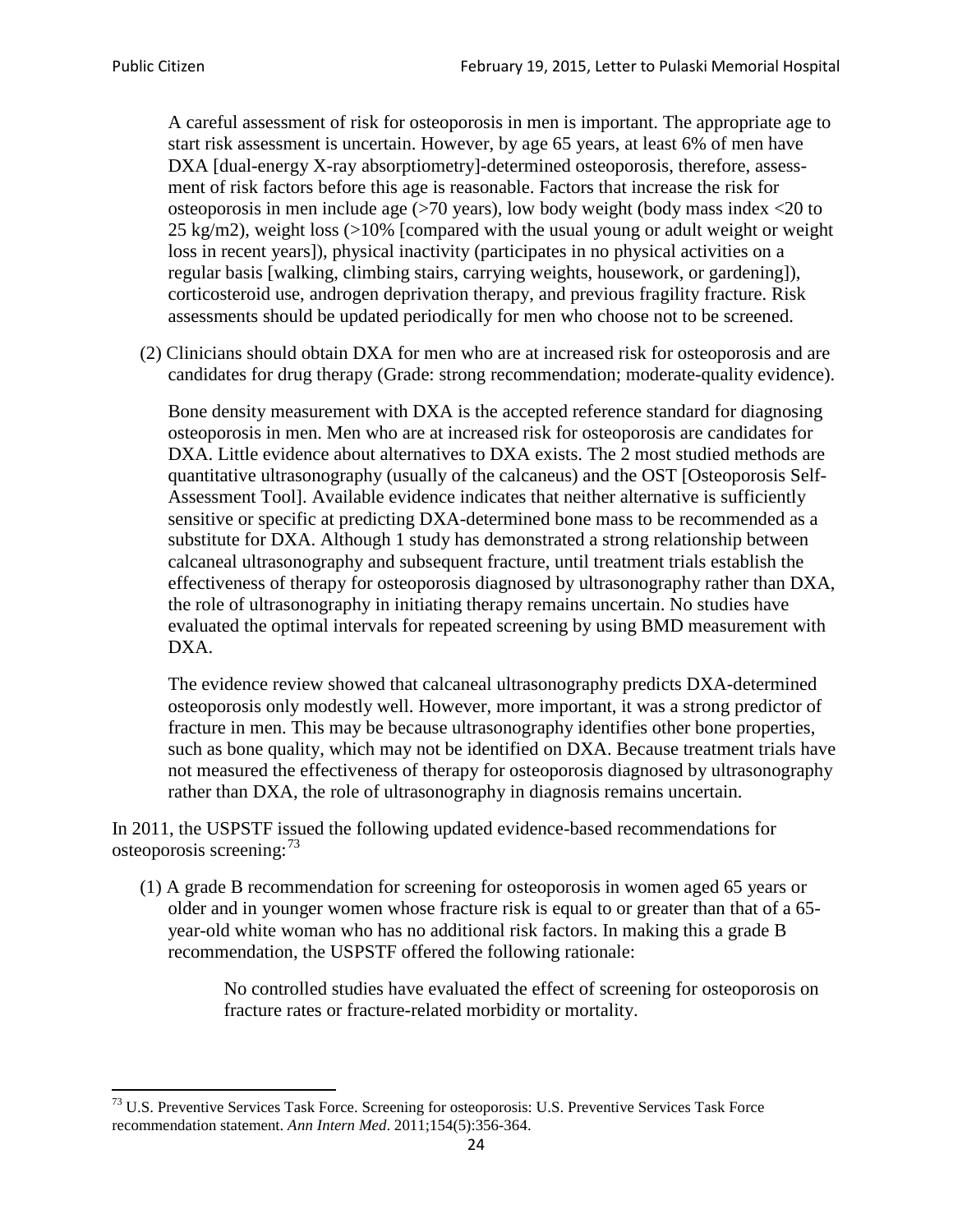In postmenopausal women who have no previous osteoporotic fractures, the USPSTF found convincing evidence that drug therapies reduce the risk for fractures. In women aged 65 years or older and in younger women whose fracture risk is equal to or greater than that of a 65-year-old white woman who has no additional risk factors, the USPSTF judged that the benefit of treating screeningdetected osteoporosis is at least moderate.

(2) An I statement concluding that the current evidence is insufficient to assess the balance of benefits and harms of screening for osteoporosis in men.

> Because of the lack of relevant studies, the USPSTF found inadequate evidence that drug therapies reduce the risk for fractures in men who have no previous osteoporotic fractures. The USPSTF identified the absence of randomized trials of primary fracture prevention in men who have osteoporosis as a critical gap in the evidence.

The USPSTF concludes that for men, evidence of the benefits of screening for osteoporosis is lacking and the balance of benefits and harms cannot be determined.

In discussing how often women should be screened for osteoporosis, the USPSTF noted the following: $74$ 

The potential value of rescreening women whose initial screening test did not detect osteoporosis is to improve fracture risk prediction. Evidence is lacking about optimal intervals for repeated screening and whether repeated screening is necessary in a woman with normal BMD. Because of limitations in the precision of testing, a minimum of 2 years may be needed to reliably measure a change in BMD; however, longer intervals may be necessary to improve fracture risk prediction. A prospective study of 4124 women aged 65 years or older found that neither repeated BMD measurement nor the change in BMD after 8 years was more predictive of subsequent fracture risk than the original measurement.

In 2012, the American College of Obstetricians and Gynecologists (ACOG) issued the following updated evidence-based recommendations on screening women for osteoporosis:<sup>[75](#page-24-1)</sup>

Bone density screening for women should begin at age 65 years. DXA absorptiometry screening can be used selectively for women younger than 65 years if they are postmenopausal and have other significant risk factors for osteoporosis or fracture.

Regarding how often women should be screened for osteoporosis, the ACOG recommended the following: $^{76}$  $^{76}$  $^{76}$ 

(1) In the absence of new risk factors, DXA screening should not be performed more frequently than every 2 years.

<span id="page-24-2"></span><span id="page-24-1"></span><span id="page-24-0"></span><sup>74</sup> *Ibid.* <sup>75</sup> American College of Obstetricians and Gynecologists. Osteoporosis. September 17, 2012. [http://www.guideline.gov/content.aspx?id=38413#Section420.](http://www.guideline.gov/content.aspx?id=38413#Section420) Accessed January 7, 2015.<br><sup>76</sup> *Ibid.*